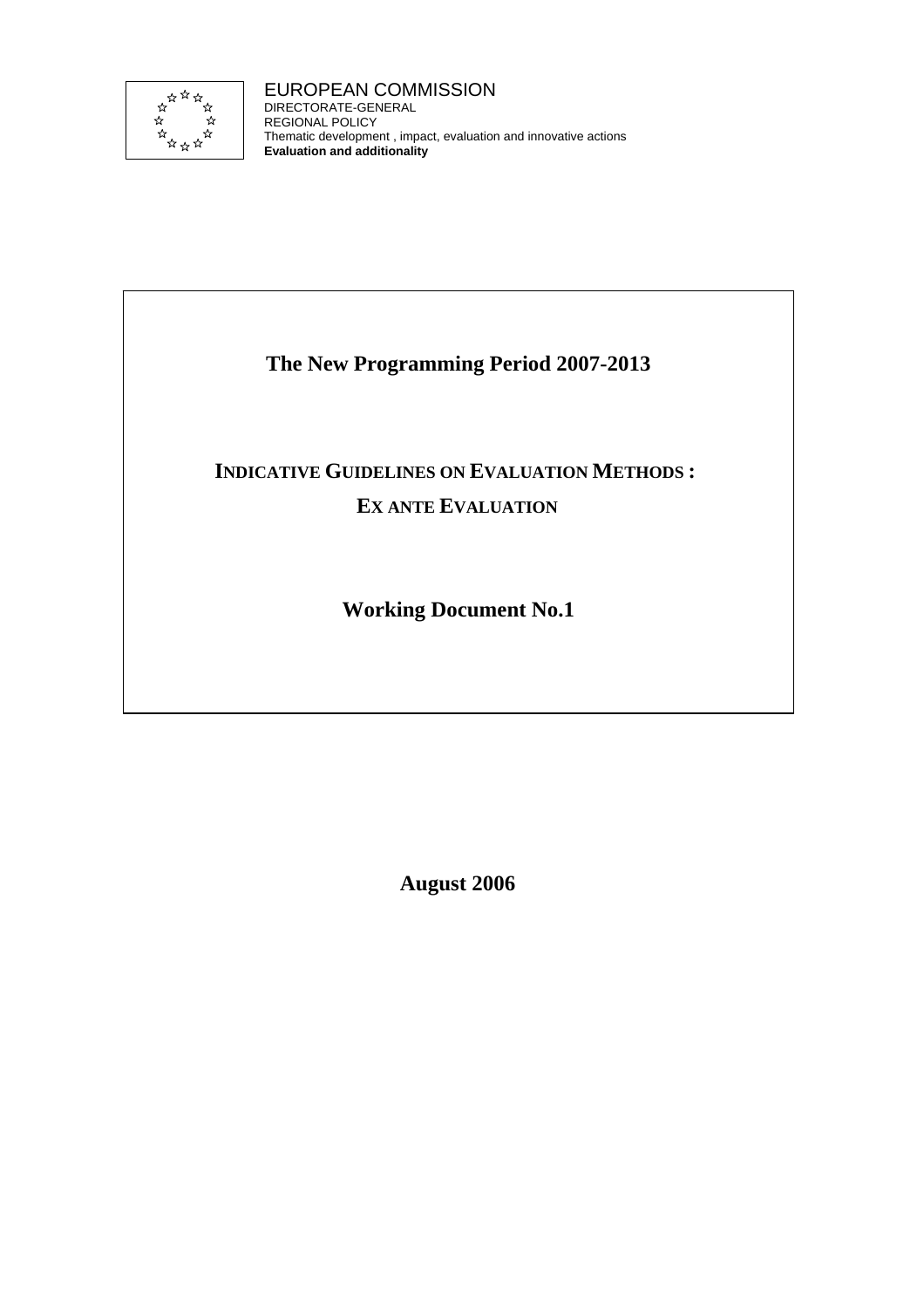### **Contents**

| PART 1:         | THE COUNCIL REGULATION (EC) 1083/2006 AND THE ROLE OF EX ANTE                     |
|-----------------|-----------------------------------------------------------------------------------|
| 1.1             |                                                                                   |
| 1.2             |                                                                                   |
| 1.3             | EX ANTE EVALUATION AND THE NATIONAL STRATEGIC REFERENCE FRAMEWORK-3-              |
| 1.4             |                                                                                   |
| 1.5             |                                                                                   |
| 1.6             | THE AIM OF THE EX ANTE EVALUATION - THE EVALUATION QUESTIONS 4 -                  |
| 1.7             |                                                                                   |
|                 |                                                                                   |
| 2.1             | APPRAISAL OF THE SOCIO-ECONOMIC ANALYSIS AND THE RELEVANCE OF THE STRATEGY TO     |
| 2.2             |                                                                                   |
| 2.3             | APPRAISAL OF THE COHERENCE OF THE STRATEGY WITH REGIONAL AND NATIONAL POLICIES    |
|                 |                                                                                   |
| 2.4             |                                                                                   |
| 2.5             |                                                                                   |
| PART 3:         |                                                                                   |
| 3.1             |                                                                                   |
| 3.2             |                                                                                   |
| 3.3             | PROPORTIONALITY - DIFFERENTIATED REQUIREMENTS FOR DIFFERENT OBJECTIVES- 17 -      |
| 3.4             | RESPECTIVE RESPONSIBILITIES OF THE EVALUATOR AND AUTHORITIES RESPONSIBLE FOR      |
|                 |                                                                                   |
| 3.5             |                                                                                   |
| 3.6             |                                                                                   |
| 3.7             |                                                                                   |
| 3.8             | INTEGRATING THE RESULTS OF THE EVALUATION INTO PROGRAMMES  19 -                   |
| 3.9             |                                                                                   |
| 3.10            |                                                                                   |
| 3.11            |                                                                                   |
|                 | ANNEX 1: EX ANTE EVALUATION AT NATIONAL OR MACRO REGION LEVEL - 21 -              |
| 1.              |                                                                                   |
| 2.              |                                                                                   |
| 3.              |                                                                                   |
| <b>ANNEX 2:</b> | EX ANTE EVALUATION AND PROGRAMMES CO-FINANCED BY THE                              |
|                 |                                                                                   |
| 1.              | APPRAISAL OF THE SOCIO-ECONOMIC ANALYSIS AND THE RELEVANCE OF THE STRATEGY TO THE |
| 2.              |                                                                                   |
| 3.              | ASSESSMENT OF COHERENCE OF THE STRATEGY WITH REGIONAL, NATIONAL AND COMMUNITY     |
|                 |                                                                                   |
| <b>ANNEX 3:</b> | EX ANTE EVALUATION AND THE STRATEGIC ENVIRONMENTAL                                |
|                 |                                                                                   |
| 1.              |                                                                                   |
| 2.              | APPLYING THE SEA DIRECTIVE TO PROGRAMMES UNDER THE STRUCTURAL AND COHESION FUND   |
|                 |                                                                                   |
| 3.              |                                                                                   |
|                 | ANNEXE 4: TERRITORIAL DIMENSION WITHIN THE EX ANTE EVALUATION OF NSRF             |
|                 |                                                                                   |
|                 |                                                                                   |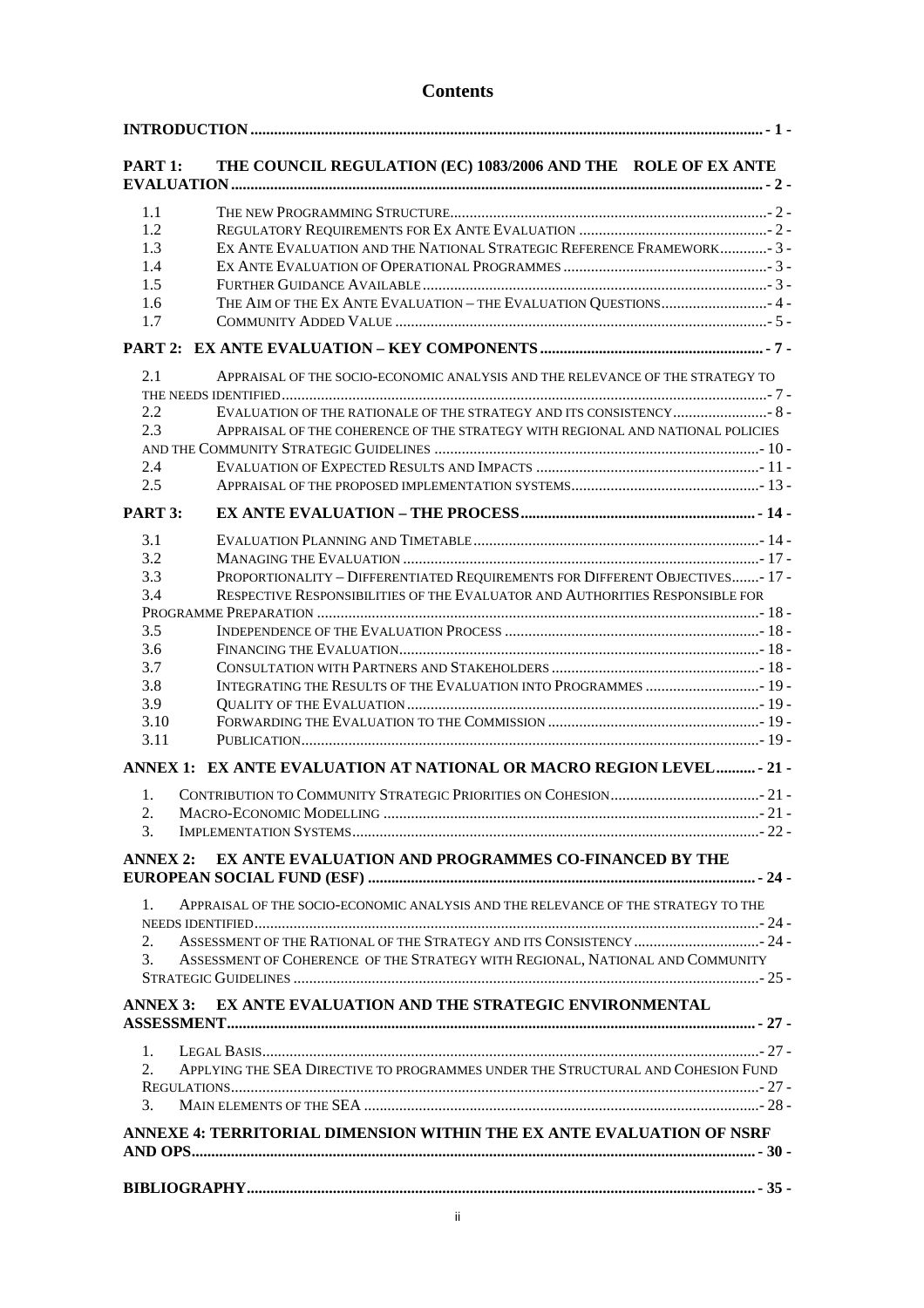### <span id="page-2-0"></span>**INTRODUCTION**

This guidance document is aimed at national, regional and local authorities in charge of programming 2007-2013 Community structural interventions and specifically at those responsible for organising evaluation. It provides guidance which will also be of use for the evaluators who are appointed to carry out the evaluations.

The working paper clarifies, in an indicative way, the contents and organisation of an ex ante evaluation. It builds on the practice gained in ex ante evaluation during the 2000- 2006 programming period while taking into account the new regulatory context for the 2007-2013 period, in terms of the content of programmes and requirements for their evaluation. Member States should use the guidance flexibly, adapting it to their specific requirements in order to ensure that the ex ante evaluation meets their needs.

The purpose of ex ante evaluation is to optimise the allocation of resources and to improve the quality of programming. Ex ante evaluation should be an interactive process whereby judgement and recommendations are provided by experts on the content of programmes drawn up by those responsible for their composition. It should be also an iterative process whereby the recommendations of the experts are taken into account by the planners in subsequent drafts of different parts of programmes. In this regard, it is important to facilitate a constructive dialogue between the people responsible for programme formulation and the experts. Of course, the relevant public authorities have responsibility for the contents of the final text of the programme.

At the end of this interactive process, the final ex ante evaluation report draws together the work undertaken and is forwarded to the Commission with the programme. It therefore provides an important input for the understanding of the strategy and the allocation of financial resources which will be the subject of negotiations with the Commission.

The first part of this working paper outlines the role of ex ante evaluation in the context of the new Structural Funds Regulation. It outlines the evaluation criteria for the ex ante evaluation, the main evaluation questions which the evaluation should answer. This section should help those responsible for programme development to define the ex ante evaluation and should also help to focus the work of the evaluator. Parts Two and Three of the working paper provide guidance on the key components which should be covered and the process of undertaking the ex ante evaluation.

Finally, annexes provide guidance on particular issues to consider if a Member State decides to undertake ex ante evaluation of a national plan or National Strategic Reference Framework and on the examination of the external coherence of programmes co-financed interventions by the European Social Fund, as well as Strategic Environmental Assessment in the context of the ex ante evaluation.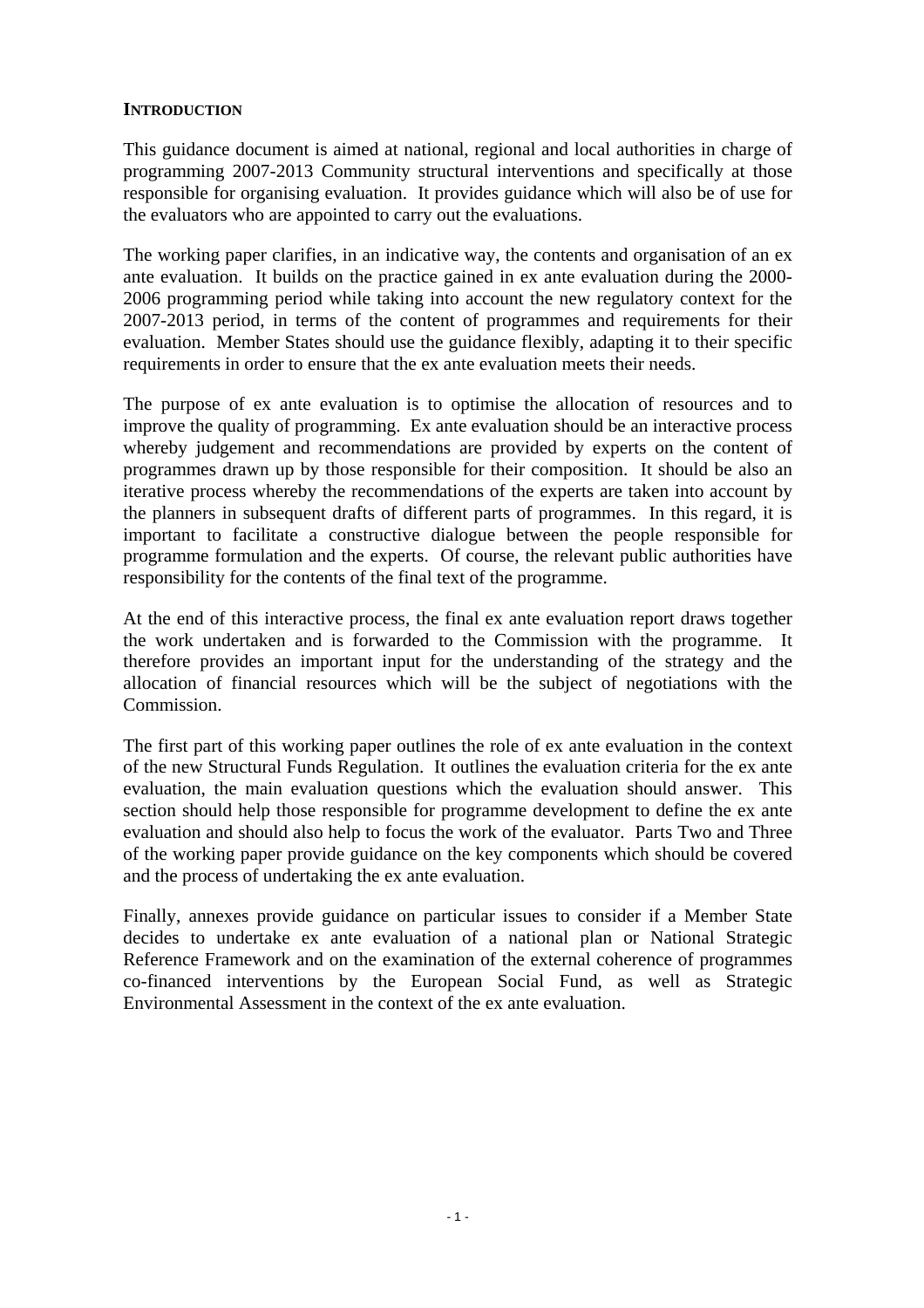### <span id="page-3-0"></span>**PART 1: THE COUNCIL REGULATION (EC) 1083/2006 AND THE ROLE OF EX ANTE EVALUATION**

Council Regulation (EC) 1083/2006 of 11 July 2006 proposes a more strategic approach to the programming of Funds and their expenditure with a greater focus on performance and results. Cohesion policy now forms an integral part of the re-launched Lisbon Strategy and the resources of cohesion policy need to be mobilised to support the achievement of the Lisbon objectives. An important element of the new approach to programming and the ex ante evaluation is to ensure that cohesion policy contributes in the most effective way possible to the achievement of the Lisbon goals and to make that contribution more visible.

### **1.1 THE NEW PROGRAMMING STRUCTURE**

<span id="page-3-1"></span>For the 2007 programming period, the following steps in programming are foreseen:

- **Community Strategic Guidelines:** The Regulation provides for the Commission to produce Community Strategic Guidelines to guide the process of drawing up national strategies and Operational Programmes. The Community Strategic Guidelines strengthen the linkage between the Structural and Cohesion Funds and the Lisbon Agenda, as the Funds represent a significant funding source for the achievement of the Lisbon objectives.
- **National Strategic Reference Framework:** Member States are required to draw up a National Strategic Reference Framework for the Funds which outlines the strategy to be adopted for the different objectives. It also provides a list of Operational Programmes and indicative financial allocations. This strategic document will create the link at national level between the Community Strategic Guidelines and the national reform programme of the Lisbon Strategy.
- **Operational Programmes:** Programmes also become more strategic, focused more strongly than in the past on the priority level. There is no requirement for a Programme Complement.

Although the programming requirements become more strategic, there will still be a need for a process of detailed planning of activities to take place in each Member State and region in order to give effect to the strategic choices made. Plans for measures and activities to be funded will need to be drawn up by Managing Authorities in order to implement and monitor the Operational Programmes. This level of detail will no longer be the subject of negotiation with and decision by the Commission.

### **1.2 REGULATORY REQUIREMENTS FOR EX ANTE EVALUATION**

<span id="page-3-2"></span>Council Regulation (EC) 1083/2006 requires an ex ante evaluation for each Operational Programme under the Convergence Objective, while for the Regional Competitiveness and Employment Objective, ex ante evaluation is required covering all the Operational Programmes, or an evaluation for each Fund, or an evaluation for each priority axis or an evaluation for each Operational Programme. For the Territorial Co-Operation Objective, an ex ante evaluation is required covering either each Operational Programme or several Operational Programmes.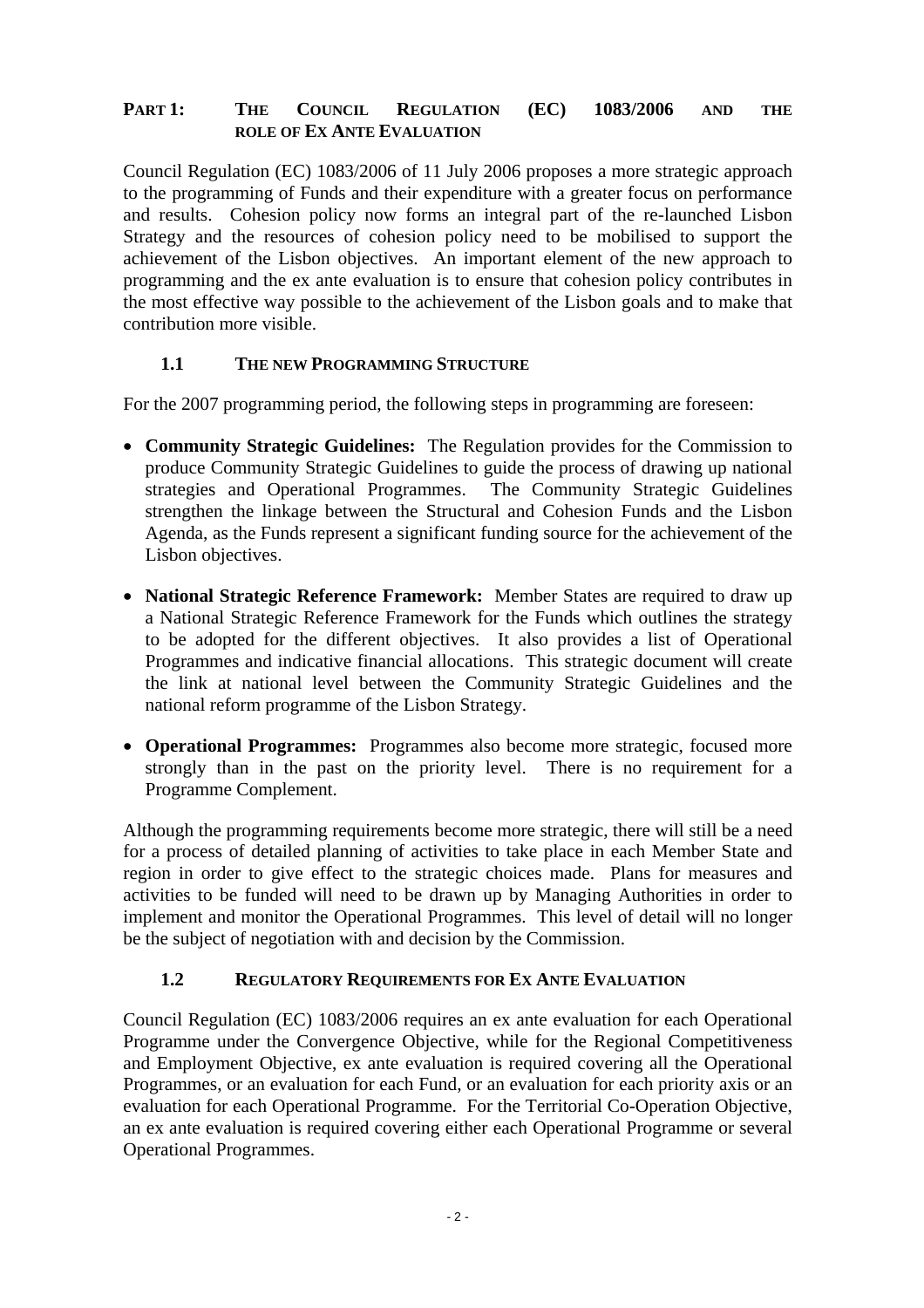Ex ante evaluation is to be carried out under the responsibility of the authority responsible for the preparation of the programming documents. It aims "to optimise the allocation of budgetary resources under operational programmes and improve programming quality. It shall identify and appraise medium- and long-term needs, the goals to be achieved, the results expected, the quantified targets, the coherence, if necessary of the strategy proposed for the region, the Community value-added, the extent to which the Community's priorities have been taken into account, the lessons drawn from previous programming and the quality of the procedures for implementation, monitoring, evaluation and financial management" (Article 46(2)).

# **1.3 EX ANTE EVALUATION AND THE NATIONAL STRATEGIC REFERENCE FRAMEWORK**

<span id="page-4-0"></span>Developing a National Strategic Reference Framework is a complex task which implies extensive preparatory work, including research, policy debate and consultations. Some Member States have decided to draw up national development plans and subject these to ex ante evaluation as part of the process leading to the formulation of the National Strategic Reference Framework. Other Member States have decided to undertake an ex ante evaluation of the National Strategic Reference Framework. The Commission strongly supports these approaches, particularly for large Convergence Objective Member States, and suggests that the five key components and the process described in Parts Two and Three of this working paper, as well as Annexes 1 and 2, could inform the terms of reference for such evaluations.

Annex 1 provides further guidance on the evaluation of impact and implementation systems at the level of the National Strategic Reference Framework or national plan. Particularly important issues for evaluation at national level are the balance of financial allocations across major priorities and the evaluation of the likely macro economic impact of the Funds.

# **1.4 EX ANTE EVALUATION OF OPERATIONAL PROGRAMMES**

<span id="page-4-1"></span>This methodological working paper focuses on the content and organisation of ex ante evaluation of Operational Programmes. The content of Operational Programmes is specified in Article 37 of Council Regulation (EC) 1083/2006. The Programme Complement of the 2000-2006 period no longer forms part of formal programming. That said, Member States and regions will need, as part of the development of their strategies, to plan the detailed content of activities to be co-financed by the funds under the priorities as outlined in Operational Programmes. Evaluators will need information on such plans in order to be able to carry out their work.

# **1.5 FURTHER GUIDANCE AVAILABLE**

<span id="page-4-2"></span>Revised guidance on indicators for evaluation and monitoring has been developed by the Commission in consultation with Member States in Working Paper No. 2 "Indicators for monitoring and Evaluation: a Practical Guide". The Working Paper on indicators should be read in conjunction with this guidance on ex ante evaluation.

In addition, those responsible for ex ante evaluation will find the content of the internet based guide to evaluation useful, [www.evalsed.info.](http://www.evalsed.info/) This website provides advice and guidance on designing evaluations, methodologies and techniques and evaluation approaches for particular themes and policy areas. References to the "Evalsed" Guide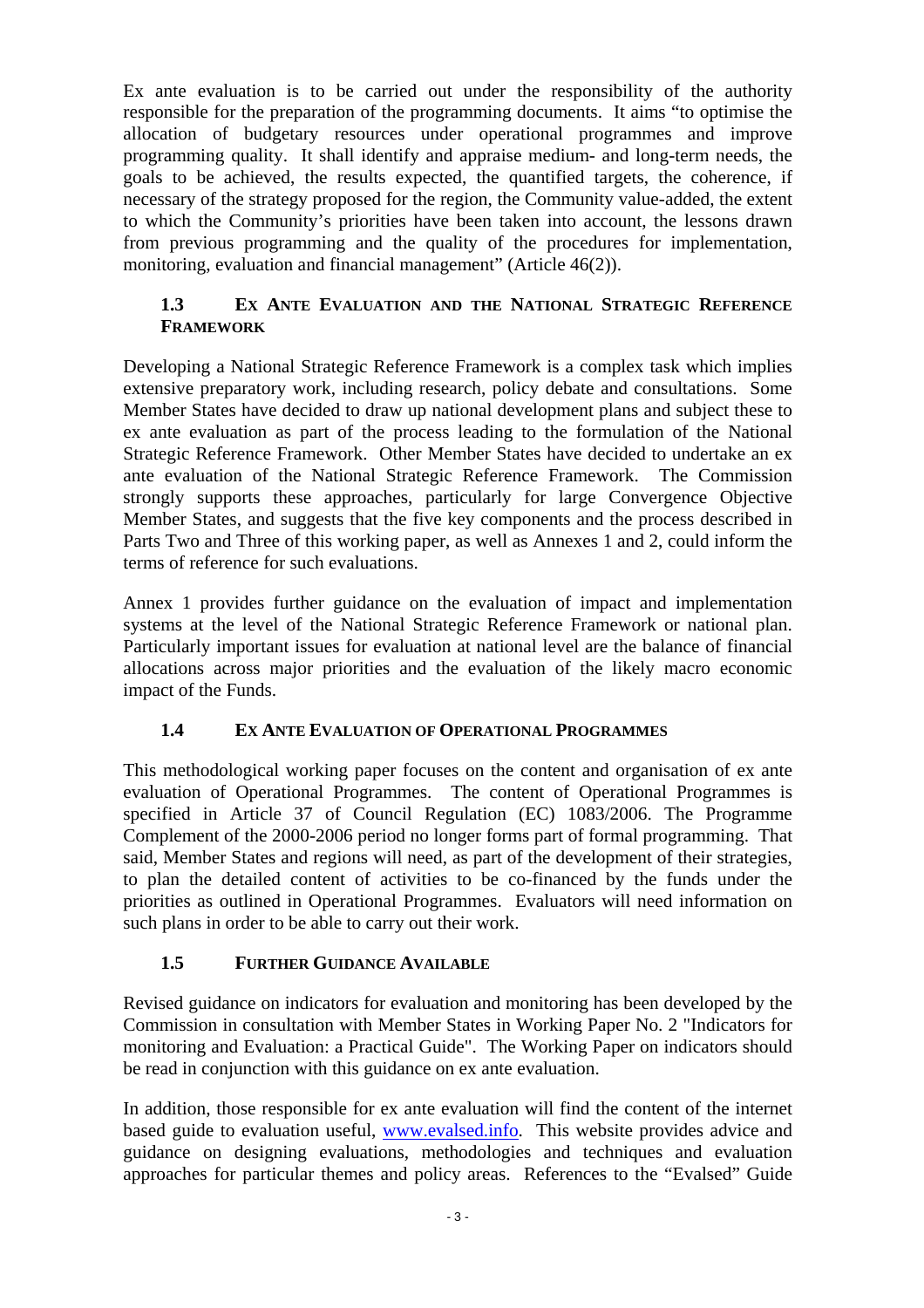<span id="page-5-0"></span>throughout this paper suggest where further detail can be found on evaluation design and management, and methods and techniques.

# **1.6 THE AIM OF THE EX ANTE EVALUATION – THE EVALUATION QUESTIONS**

As noted in the Guide to the Evaluation of Socio-Economic Development [\(http://www.evalsed.info/frame\\_guide\\_part2.asp\)](http://www.evalsed.info/frame_guide_part2.asp), evaluation questions in general are based on judgement criteria which can be grouped into the following main categories:

- Those related to the relevance of the programme,
- Those related to its effectiveness,
- Those related to its efficiency, and
- Those related to its utility and its longer term sustainability.

These criteria are related to the programme and its environment, as represented in Box 1.1 below.

#### **Box 1.1 Main evaluation criteria**



For ex ante evaluation, the main concerns are relevance (of the strategy to needs identified), effectiveness (whether the objectives of the programme are likely to be achieved) and utility (judging the likely impacts against wider social, environmental and economic needs). More specific evaluation questions at ex ante evaluation stage are internal and external coherence and the quality of implementation systems. Internal and external coherence relates to the structure of the strategy and its financial allocations and the linkage of the strategy to other regional, national and Community policies. Of particular importance in relation to external coherence are the Lisbon Agenda and the Community Strategic Guidelines. The quality of the proposed implementation system is important to understand how it may affect the achievement of programme objectives. Finally, ex ante evaluation needs to examine the potential risks for the programme, both in relation to the policy choices made and the implementation system proposed.

Those responsible for drawing up programmes need to develop the detailed evaluation questions to be answered in relation to the national, regional or sectoral strategies to be evaluated. As a broad outline, the evaluation should answer the following questions: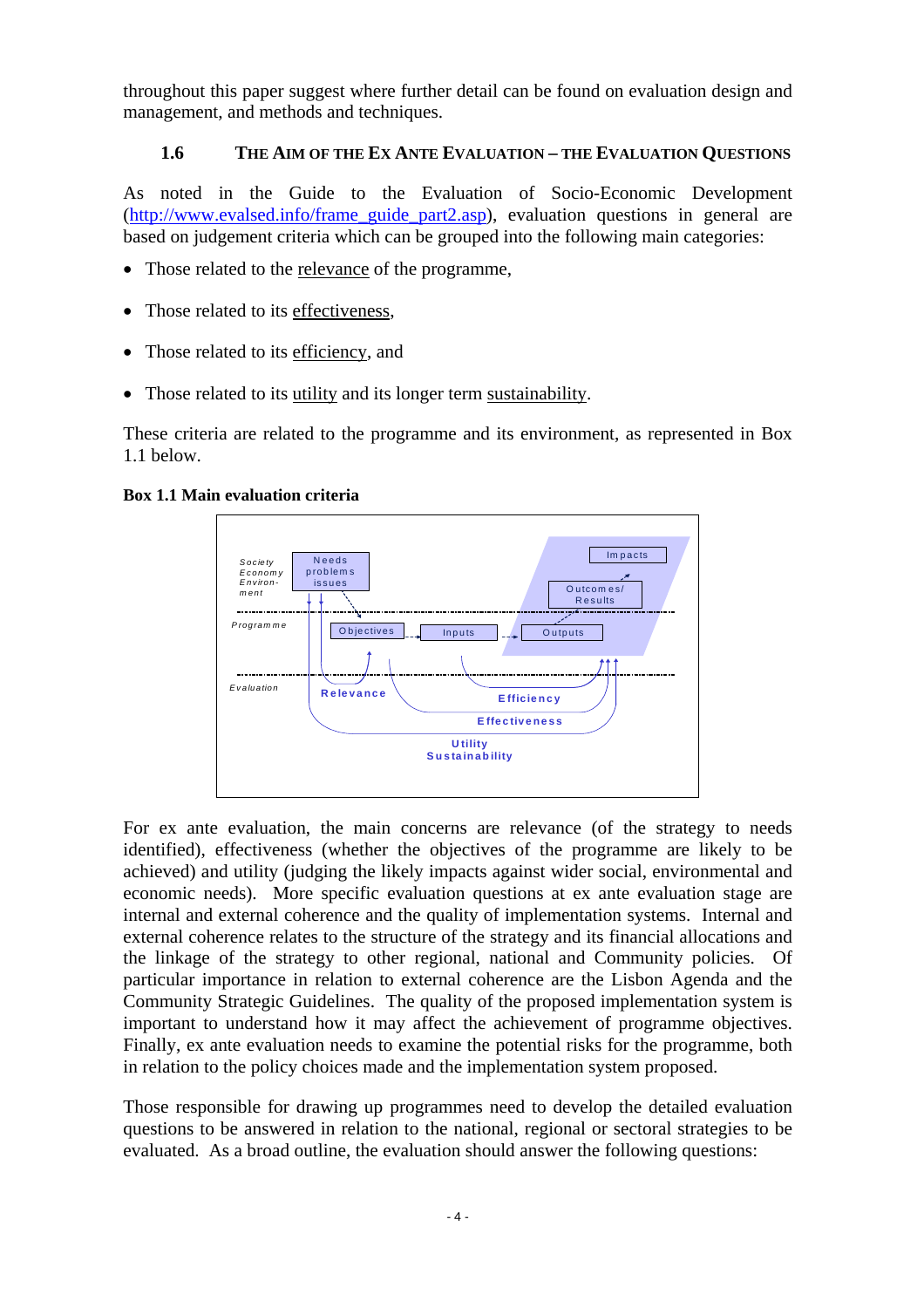- Does the programme represent an appropriate strategy to meet the challenges confronting the region or sector?
- Is the strategy well defined with clear objectives and priorities and can those objectives be realistically achieved with the financial resources allocated to the different priorities?
- Is the strategy coherent with policies at regional, national (including the National Strategic Reference Framework) and Community level? How will the strategy contribute to the achievement of the Lisbon objectives?
- Are appropriate indicators identified for the objectives and can these indicators and their targets form the basis for future monitoring and evaluation of performance?
- What will be the impact of the strategy in quantified terms?
- Are implementation systems appropriate to deliver the objectives of the programme?

The conclusions of the ex ante evaluation must provide a response to these broad questions.

Each of the questions above may be defined in more detail for individual priorities or types of actions, depending on the information needs of those responsible for programme design. For example, programme planners may wish to know about the relative effectiveness of different financial instruments for assisting SMEs. Or, implementation methods for different human resource development interventions may need to be examined more closely, depending on previous experience. The important point is that those planning the evaluation specify questions in relation to different priorities or activities, depending on their need for information in order to produce a better quality programme.

### **1.7 COMMUNITY ADDED VALUE**

<span id="page-6-0"></span>Throughout the development of the programme and the process of the ex ante evaluation, there should be a concern to maximise Community added value. This concept can be defined on the basis of a range of criteria:

- Economic and social cohesion,
- Policy added value in relation to Community priorities,
- Financial added value, in terms of additionality and leverage effect,
- The added value of the Structural Funds method, including partnership, multi-annual planning, monitoring, evaluation and sound financial management, and
- Added value which stems from the exchange of experience and networking at a transnational, national or regional level.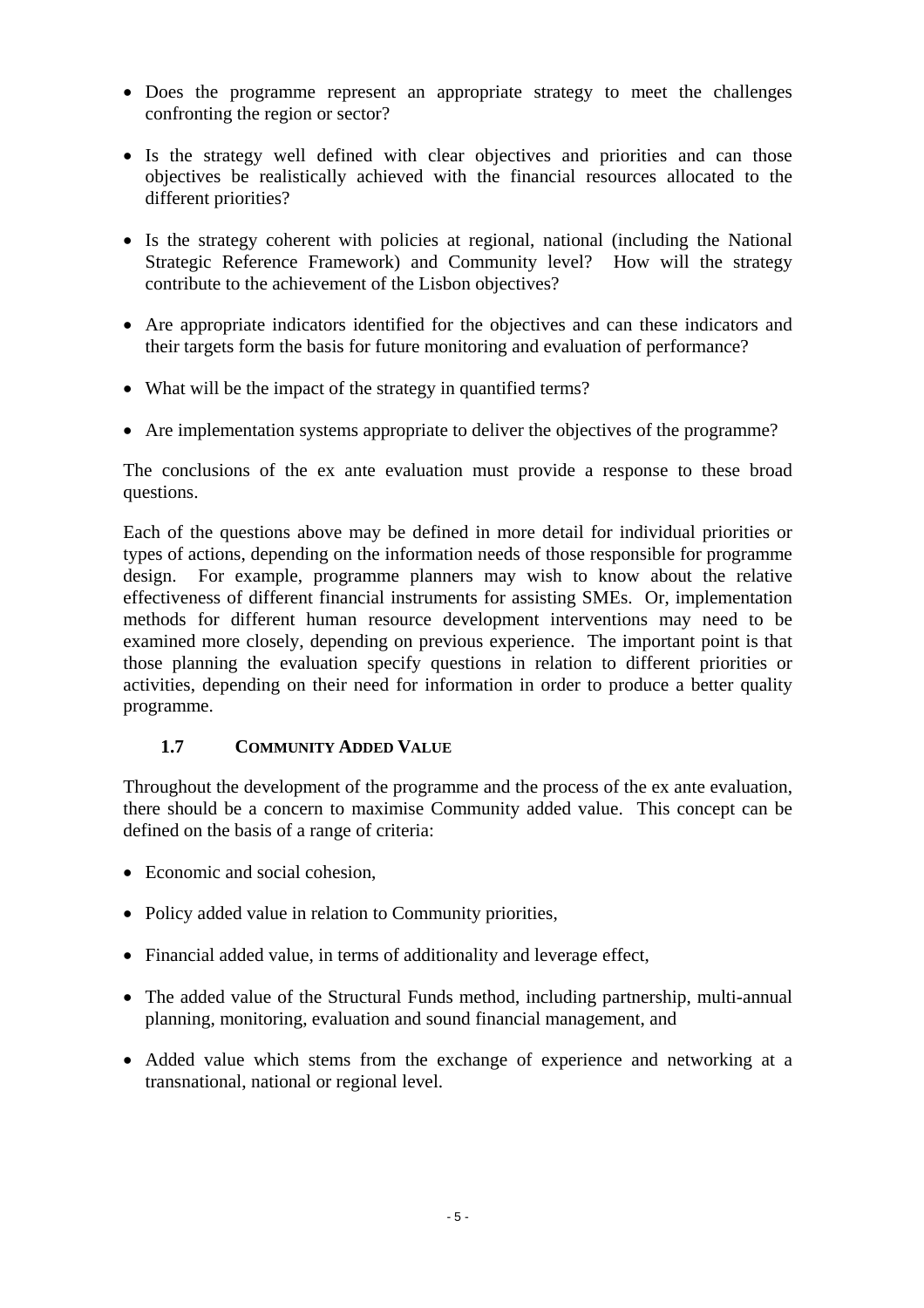In making their recommendations on improving the quality of programmes, ex ante evaluators should be guided by a concern to maximise Community added value in relation to these criteria.1

 $\overline{a}$ 

<sup>&</sup>lt;sup>1</sup>A useful discussion of the concept of community added value is contained in the following report: Bachtler & Taylor (2003). *The Added Value of the Structural Funds: A Regional Perspective IQ-Net Report on the Reform of the Structural Funds*. EPRC, University of Strathclyde, Glasgow. Available at: http://www.eprc.strath.ac.uk/iqnet/reports2.cfm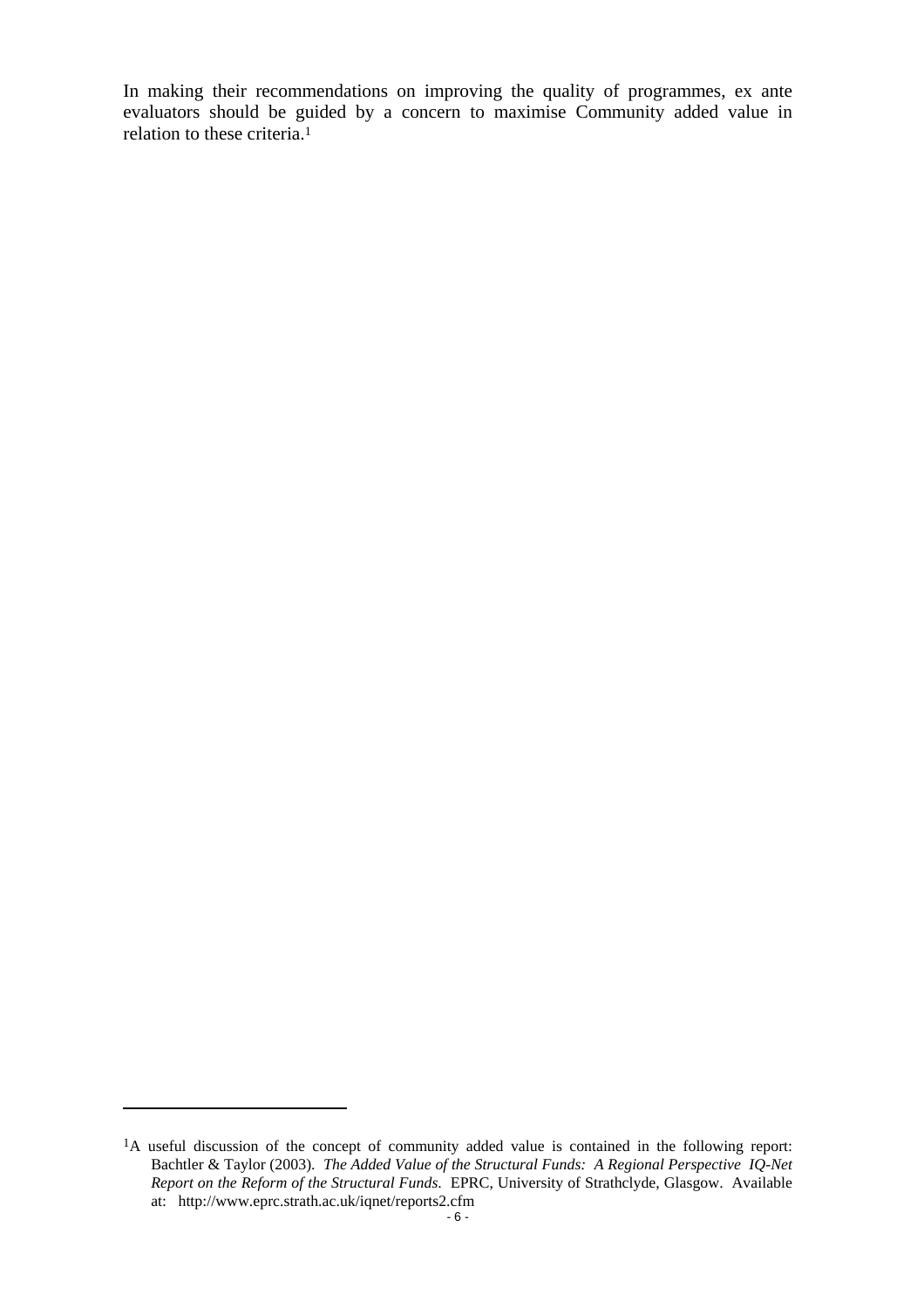### <span id="page-8-0"></span>**PART 2: EX ANTE EVALUATION – KEY COMPONENTS**

This part of the Working Paper outlines the content of the ex ante evaluation. Given the diversity in scale and content of the programmes, it must be emphasised that the guidance should be adapted as appropriate. Key components are described, which incorporate the contents of the ex ante evaluation as outlined in Article [48(2)] of the Regulation. Under each component, responsible authorities should consider if there are particular issues they wish the evaluation to explore in more detail in order to improve the quality of the programme.

Part Three of this Working Paper (see point 3.1 below) provides some further guidance on the process of deciding at which level the ex ante evaluation will be undertaken for the Regional Competitiveness and Employment Objective – at national, Fund, priority or programme level – and the implications of this decision for designing the evaluation.

Under each of the key components, the evaluators should review and incorporate lessons learnt from previous evaluations and consider also the potential to maximise Community added value, as outlined in the previous section. Evaluation evidence is available from the ex ante evaluation, mid term evaluation and the update of the mid term evaluation for the 2000-2006 period as well as the ex post evaluations of the 1994-1999 period. Member States have also undertaken a range of ad hoc or ongoing evaluations on particular themes or implementation aspects and the lessons of these evaluations should also be used.

In this part of the Working Paper boxes suggest methods which may be appropriate in relation to the issue being evaluated. This draws on material in the Guide to the Evaluation of Socio-Economic Development. Further material can be found by those interested in Part Four of the Guide and in the accompanying Sourcebook on Methods and Techniques. Examples of the application of different methodological approaches are also presented.

All ex ante evaluations will require a combination of methodologies and terms of reference for the evaluations should give only an indication of the methodologies to be employed. Evaluators should propose a precise mix of methodologies which they will use to address the different components of the evaluation and to answer the key evaluation questions.

The ex ante evaluation should be an iterative and interactive process with evaluators undertaking the different components of the evaluation at different times as the programme is prepared. At the end of the process, the evaluator pulls the components together into a final evaluation report which represents an evaluation of the programme as submitted to the European Commission and also reflects the changes and improvements to the programme which have been made through the evaluation process.

#### **2.1 APPRAISAL OF THE SOCIO-ECONOMIC ANALYSIS AND THE RELEVANCE OF THE STRATEGY TO THE NEEDS IDENTIFIED**

<span id="page-8-1"></span>Each programme will start with an analysis of the situation of the eligible area or sector in terms of strengths and weaknesses. This will lead to an identification of the disparities, gaps and potential for development. The task of the ex ante evaluator is to appraise the socio-economic analysis and the resulting the needs assessment. Additional work may need to be undertaken by the evaluator to complement the existing analysis,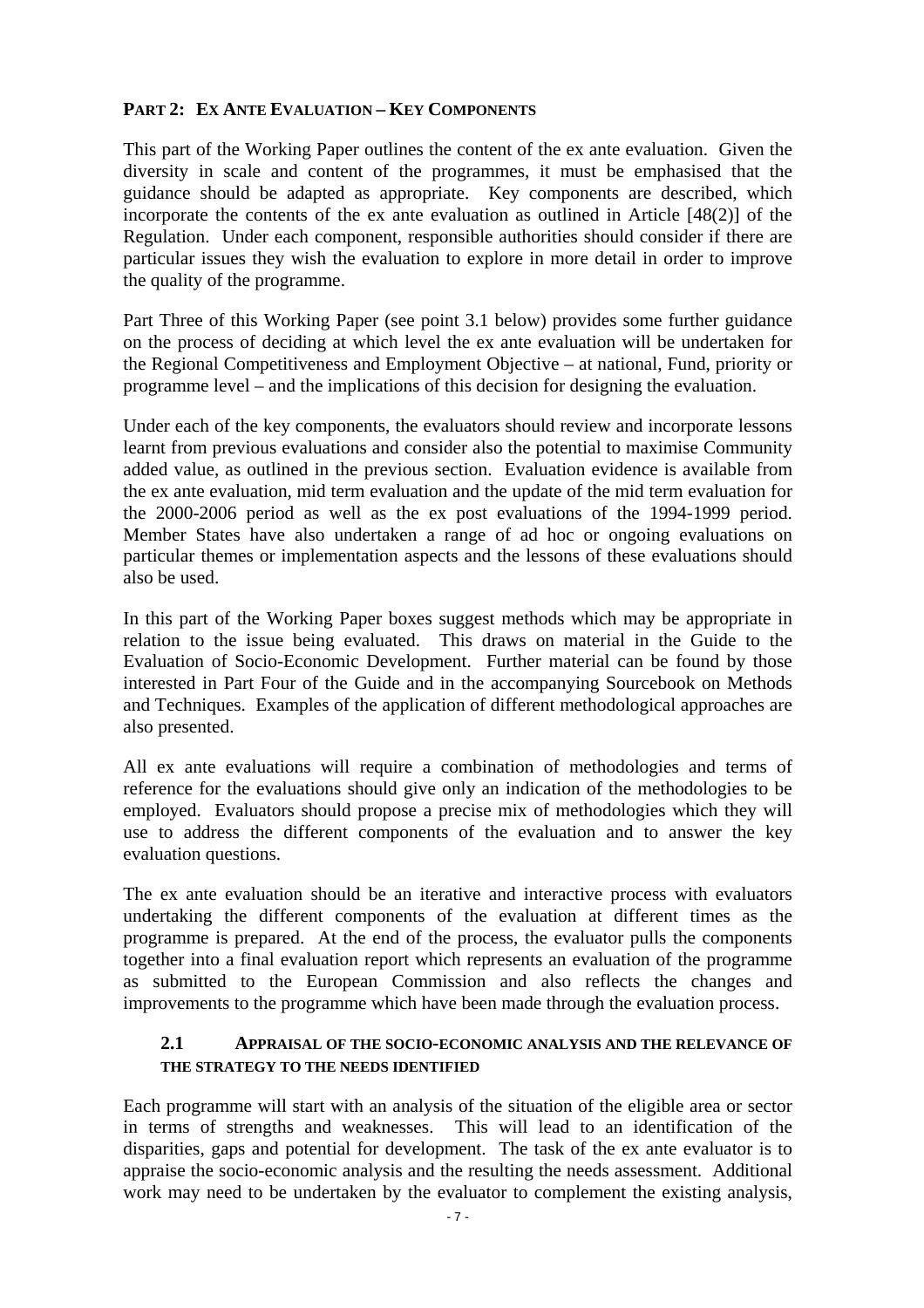which may lead to recommendations for improvements to the analysis contained in the programme or for change to the priority needs identified. These improvements may concern the analysis of the existing situation or of the potential of the region or in relation to the policy domain in one or across a number of programmes. At the end of the process, the evaluator will have confirmed the priority to be assigned to the various socio-economic needs.

The evaluator should then assess the relevance of the strategy to the identified needs. The strategy of a programme is made up of its objectives and the priorities to achieve these objectives. In this step, the evaluator should assess the relevance of programme objectives to those needs.

For human resource programmes co-financed by the European Social Fund, further guidance in relation to this component is provided at Annex 2, point 1.

#### **Box 2.1: Methods and Techniques for Appraisal of the Socio-Economic Analysis and Needs Analysis and Analysis of Relevance of Strategy to Needs**

Economic analyses of the profile of the territory or region will use benchmarking techniques and the analysis of administrative data on income levels, qualifications, labour market participation and market characteristics. Depending on the scale of the intervention, more sophisticated statistical and macroeconomic models may also set up comparisons with comparable settings.

Given the importance of stakeholders in planning and delivery of Structural Fund programmes, methods that can involve stakeholders at an early stage will be useful. These can range from consultative and participatory methods – focus groups, social surveys, local polls, public meetings, etc. – to more formal techniques such as SWOT analysis undertaken with different groups of stakeholders.

<span id="page-9-0"></span>Issue mapping or concept mapping can also be used to provide a basis for identifying, grouping and prioritising potential interventions.

#### **2.2 EVALUATION OF THE RATIONALE OF THE STRATEGY AND ITS CONSISTENCY**

This component represents the core of the ex ante evaluation and includes complex and inter-related issues which will provide the basis for a judgement on the appropriateness of the strategy proposed. The main aspects involved are: the rationale of the strategy and its overall consistency and policy risk.

• Examining the rationale of the strategy will require an in-depth analysis of the objectives and priorities of the programme. The ex ante evaluator should examine the theory underlying the strategy and assess its validity. The case for public intervention should be examined (Box 2.2 below describes one approach to this task) and the main trade-offs involved. Examining trade-offs can be a complex exercise2, but the main

 $\overline{a}$ 

 $2$  For one approach to this issue, see the following report which was undertaken for the European Commission: GHK (2002). *Thematic Evaluation on the Contribution of the Structural Funds to Sustainable Development.* European Commission. Available on the DG Regional Policy website at: http://europa.eu.int/comm/regional\_policy/sources/docgener/evaluation/rado\_en.htm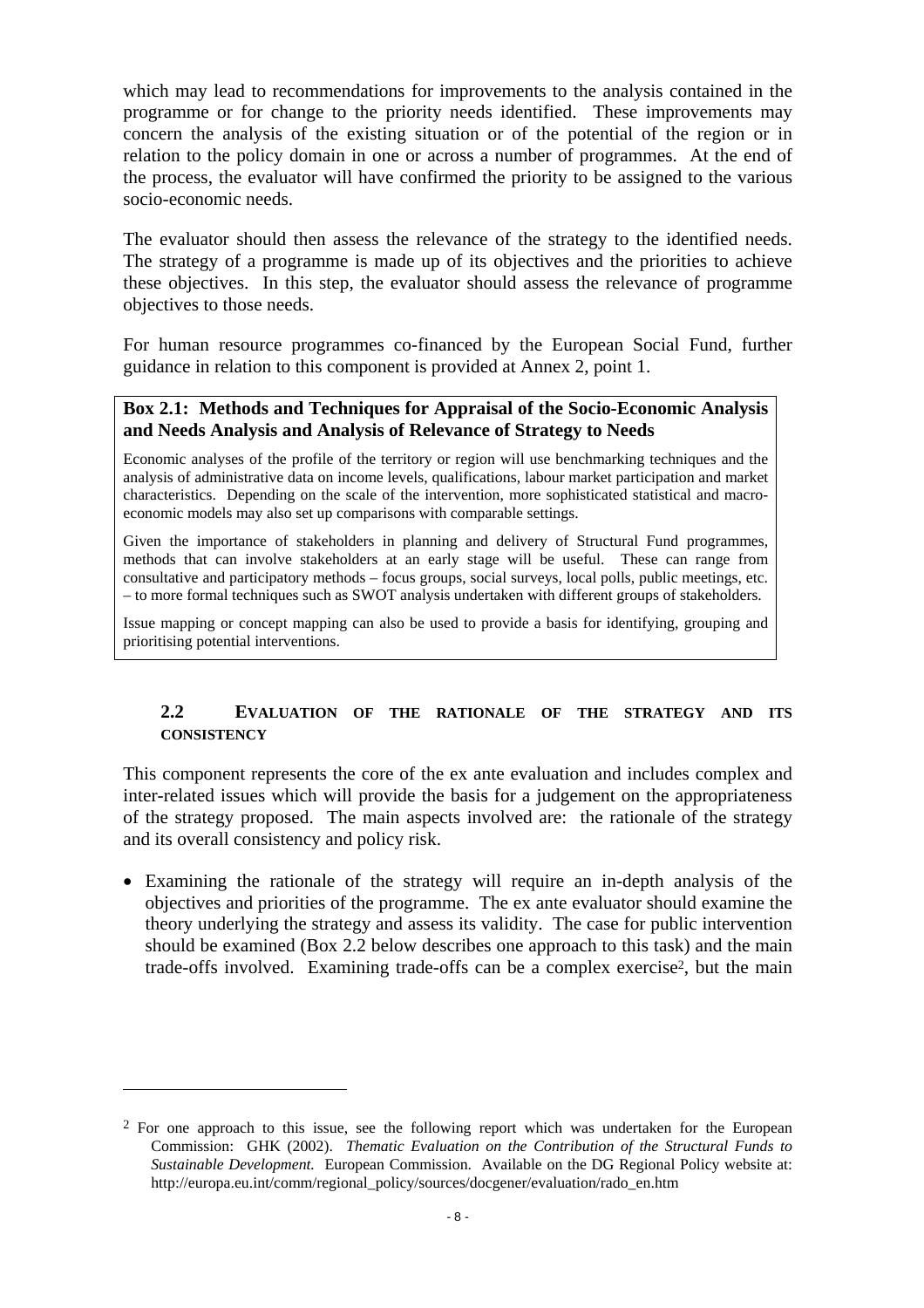concern is to understand the balance reached between interventions which will promote economic growth, social cohesion and long term sustainability3.

- The consistency of the strategy should be evaluated. This will require an analysis of the relationships and complementarities between the different priorities, including the contribution of each priority to the programme objectives and how the combination of policy priorities will contribute to achieving these objectives. The extent to which financial resources are likely to be sufficient should also be determined. Any conflict between priorities should be highlighted. The evaluator should consider if an alternative "policy mix" might be more likely to achieve the programme's objectives.
- The analysis should also assess the degree of policy risk involved in the choice of priorities. To what extent are risks implicit in the proposal of innovative policies for example and how can these risks be minimised? Structural Fund programmes have been criticised for becoming increasingly risk-averse, particularly in the light of the N+2 rule. However, it is important that Structural Fund interventions should continue to innovate in pursuit of policies which will maximise economic and social cohesion. The ex ante evaluation should explore and assess the balance between more standard measures which are "easier" to implement and those which are inherently more risky but which might have a greater impact.

#### **Box 2.2: Example: Examining the Economic Rationale of a Strategy**

This approach of systematically examining the economic rationale of a strategy has been used in Ireland and it allows analysis across different types of activities through the examination of their underlying rationale. It is based on a belief that markets are generally the most effective and efficient means of achieving economic and social objectives. Public intervention is therefore justified only where the market is not working properly and the intervention in question does not create economic distortion. In the light of these theoretical assumptions, four situations can be identified where public intervention in a market economy could be justified:

- The provision of public goods (such as transport infrastructure or the provision of basic training) which cannot be provided in the absence of public intervention;
- The introduction of corrective subsidies designed to alter the price of goods and services where the market price does not adequately reflect their wider social benefit (e.g. the cost of loans to SMEs);
- The management of targeted schemes at changing behaviour through correcting a lack of knowledge or information asymmetries (e.g. introducing technology in businesses);
- Redistribution of income through subsidies or welfare benefits in pursuit of broadly social aims (e.g. subsidies for early school leavers or disabled people).

For further details, see ESRI, *National Investment Priorities for the period 2000-2006*, Dublin, 1999

For the Regional Competitiveness and Employment Objective, the evaluator should undertake an appraisal of the justification for the thematic, geographical and financial concentration proposed in the programme or across programmes (if the evaluation is being undertaken across all programmes or by Fund or priority across all programmes).

 $\overline{a}$ 

<sup>&</sup>lt;sup>3</sup> For programmes which, after screening, have been found not to require a Strategic Environmental Assessment (see Point 2.3 and Annex 3), the evaluator should also consider possible environmental effects.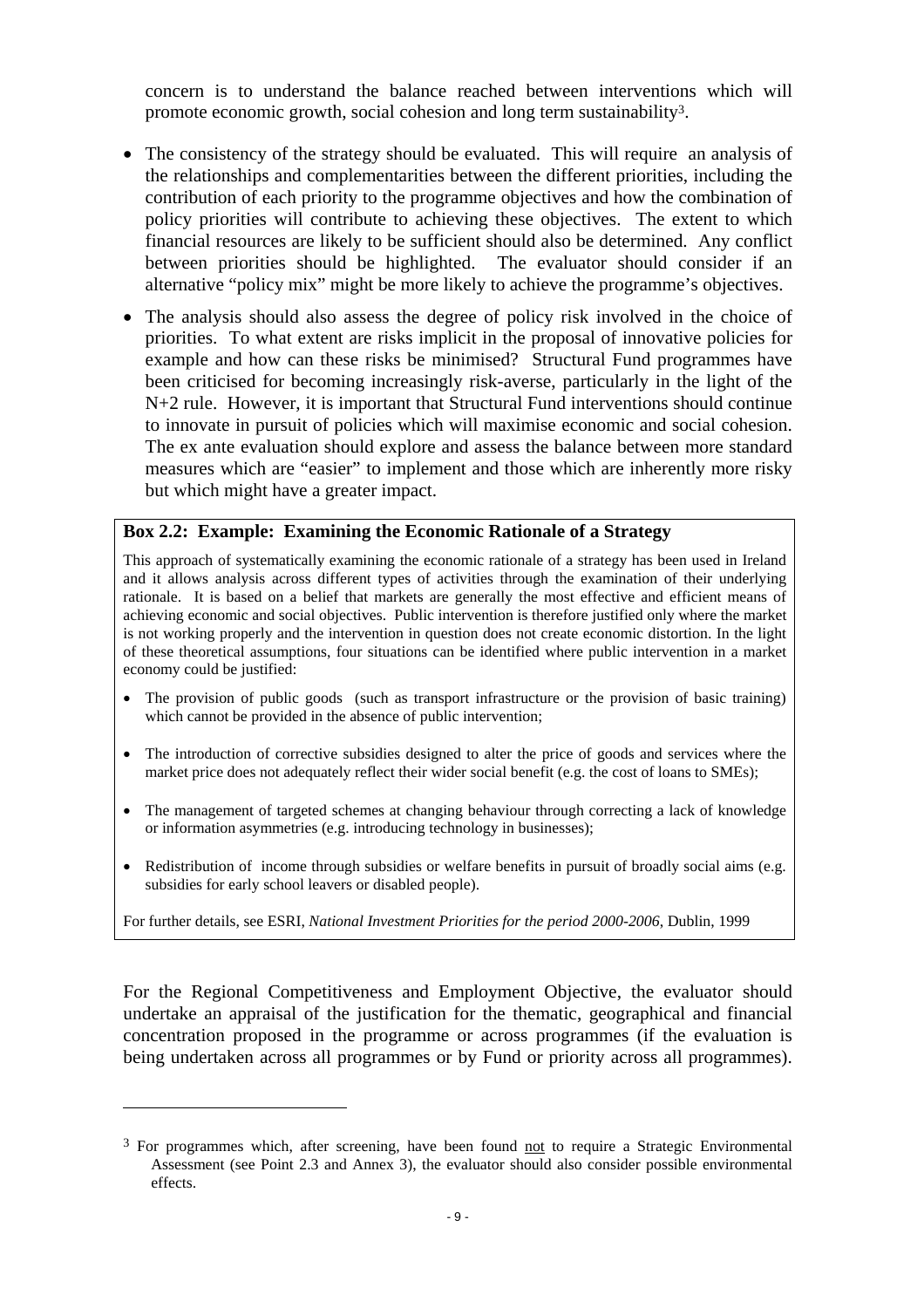<span id="page-11-0"></span>For human resource development programmes co-financed by the European Social Fund, further guidance in this regard is provided at Annex 2.

#### **2.3 APPRAISAL OF THE COHERENCE OF THE STRATEGY WITH REGIONAL AND NATIONAL POLICIES AND THE COMMUNITY STRATEGIC GUIDELINES**

Given increased emphasis on the strategic nature of cohesion policy and the need for it to contribute to the achievement of the Lisbon objectives, an important component of the ex ante evaluation is an appraisal of the coherence of the strategy proposed with national policies and the Community policies outlined in the Community Strategic Guidelines.

The Community Strategic Guidelines identify Community priorities for support under cohesion policy with a view to strengthening synergies with, and helping to deliver, the Lisbon Strategy, as defined by the integrated guidelines for growth and jobs. They form the basis for preparing National Strategic Reference Frameworks and the resulting Operational Programmes. Therefore it is important that the ex ante evaluation verifies those synergies and the potential to deliver relevant elements of the Lisbon Strategy. The evaluator should examine the interaction between the different priorities and the coherence of the intervention logic of the Operational Programme and its priorities with the National Strategic Reference Framework and the Community Strategic Guidelines.

In relation to human resource development programmes co-financed by the European Social Fund<sup>4</sup>, the ex ante evaluation should evaluate in this context the coherence of the programme with the national reform programmes drawn up on the basis of the integrated guidelines for growth and jobs and the country specific employment recommendations drawn up at EU level. Annex 2 lists the specific questions to be addressed for human resource development when examining coherence with the Community Strategic Guidelines.

The Strategic Environmental Assessment Directive<sup>5</sup> requires Member States to assess the effects of plans and programmes on the environment. In this part of the evaluation, the ex ante evaluator should assess the extent to which the outcomes of the strategic environmental assessment have been taken into account in the Operational Programme. The authorities responsible for the development of the programme may decide to undertake all or parts of the strategic environmental assessment through the ex ante evaluation, in which case the terms of reference for the evaluation will need to specify the additional tasks for the evaluation. Further guidance on strategic environmental assessment is provided at Annex 3.

For all programmes, the evaluator should assess whether equality between men and women and non-discrimination issues have been appropriately taken into account, in line with Article 16 of Council Regulation (EC) 1083/2006. For human resource development programmes or priorities, the evaluator should examine in addition if appropriate actions are proposed and whether the proposed financial resources correspond to the needs arising.

<sup>4</sup> This task should also be undertaken for programmes co-financed by the European Regional Development Fund, where the human resource development component is significant.

<sup>5</sup> Directive 2001/42/EC on the assessment of the effects of certain plans and programmes on the environment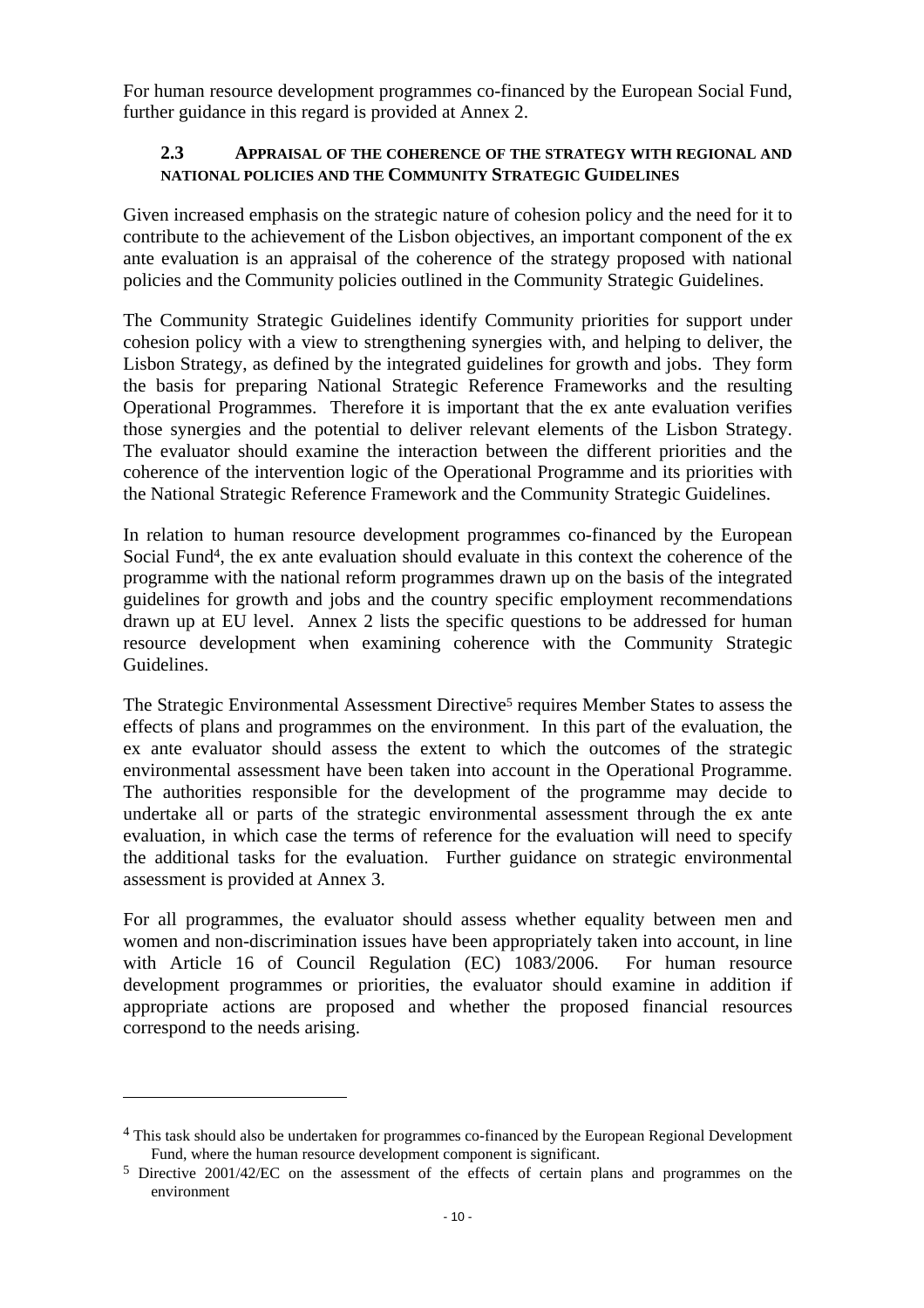### **2.4 EVALUATION OF EXPECTED RESULTS AND IMPACTS**

<span id="page-12-0"></span>Programmes are required to contain a limited number of indicators with quantified targets to be achieved by the end of the programme period. The Commission has provided revised guidance on indicators in Working Paper No. 2 and this guidance should be used in the development of the quantified objectives.

Output, result and impact indicators and their targets should be proposed by the competent authorities, based on the planned financial allocations to different types of activity. Depending on the objectives of the programme, this could include an estimation of the likely impact in terms of the number or quality of jobs created or improved employment opportunities. The evaluator should verify the appropriateness of the structure and hierarchy of the objectives and the indicators identified as well as the proposed quantification, on the basis of past experience and appropriate benchmarks.

The establishment of impact indicators is a complex task which may require some evaluation work on the part of the evaluators, if benchmarks and past experience do not provide a sufficient basis for establishing and quantifying them. The Terms of Reference for the ex ante evaluation should clarify if such work is required and what it should consist of.

### **Box 2.3: Example: Estimating ex ante the effects of a programme on job creation**

Community intervention can affect employment in a number of ways. At the ex ante stage, the extent to which employment effects can be fully measured is limited. In estimating those effects before the programme starts, it is sufficient to take account of the following principal effects, making as much as use as possible of past experience:

- Employment generated during the realisation of the interventions, e.g., construction related employment, staff recruited to implement training projects. These jobs are usually of a limited duration and the estimated figures should be clearly counted as of a temporary nature and expressed in terms of person years.
- Employment created as a direct consequence of structural intervention, e.g., employment generated or transformed through support to SMEs. In these cases, there is a direct relationship between the intervention and the creation of employment.
- Employment created as an indirect consequence of structural intervention, e.g., employment generated through actions such as improved general infrastructure. In these cases, the impact is often identified in terms of non-employment indicators such as time savings, increased freight or increased number of tourists. The employment effect is generated in a more indirect fashion, e.g., increased tourist numbers lead to increased spend in the local economy leading to increased employment.
- To allow accurate assessment and comparison of genuine employment effects, net effects should be presented, i.e., employment effects which have taken into account dead-weight (benefits which would have been occurred anyway), displacement (employment effects which result in job losses outside the programme area) and multiplier effects. In general, evaluators should estimate the net effect. However, in some cases it will be possible only to calculate gross effects at the ex ante stage and, where relevant, refine the estimates during the course of the intervention (through surveys for example).

The intention is to produce reliable estimates of employment effects, preferably by priority, which will be capable of verification at a later stage. It is important that these estimates are of the correct order, based on common definitions and the methods by which they are calculated are transparent and capable of scrutiny.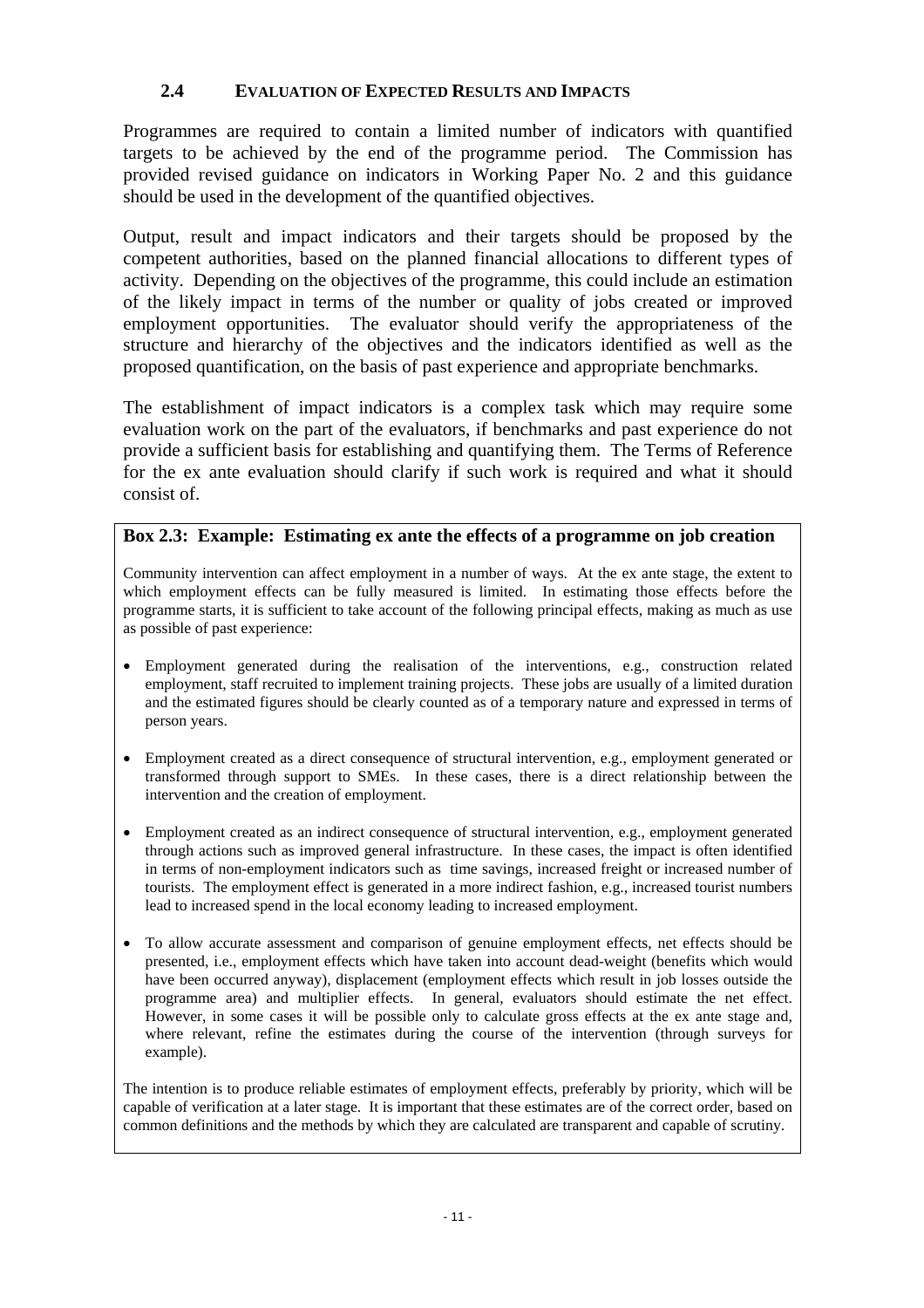#### **Box 2.4: Example: Evaluating effects of human resource development interventions**

Measuring improvements in employment opportunities is necessary in the case of human resource development interventions, targeted at the individual. For individuals, the effects should be estimated in terms of "employability" (probability of finding employment) and "integration in the labour market". Depending on the nature of the interventions, different types of results and impacts can be identified, such as, for example:

*To increase adaptability of workers, enterprises and entrepreneurs to economic changes:* 

- Increase in share of employees participating in continuous vocational training especially for low skilled and older workers,
- Increase in "new start" provided for young/adult/non-EU nationals in form of training, retraining, work experience, a job or other employability measures,
- Increase in the survival rate of newly born enterprises that are still active in year  $n+3$ ,
- Increase in employment in newly established enterprises.

*To enhance access and sustainable inclusion in the labour market:* 

- Increase in placement rates in sustainable and quality jobs for different categories on the labour market,
- Reduction of the inflow of labour market participants into unemployment,
- Increase in educational attainment of 22 year olds,
- Reduction in the rate of early school leaving,
- Reduction in gender gap in employment,
- Reduction in employment gap between workers without children and those with a child aged 0-6 years,
- Increase in activity rate for older workers,
- Reduction in regional disparities in terms of employment and unemployment.

*To reinforce social inclusion and sustainable integration in employment:* 

- Increase in preventive services for disadvantaged groups on the labour market,
- Reduction in the unemployment rate for disadvantaged groups,
- Reduction in unemployment rate gap between non-EU and EU nationals

*To enhance human capital:* 

- Increased placement rates for participants after education,
- Sustainable networks between educational institutions, research centres and enterprises.

*Partnership and networking:*

• Sustainable networks of stakeholders at national, regional and local level.

The evaluator should verify the causality between outputs, results and impacts and make recommendations for improvements if appropriate.

Both the planners and the evaluator should seek to ensure that the system of indicators remains manageable and useable, in line with the Commission's guidance in Working Paper No. 2. In this regard, the evaluator may need to work with the competent authorities on a detailed level of indicators which will not appear in the Operational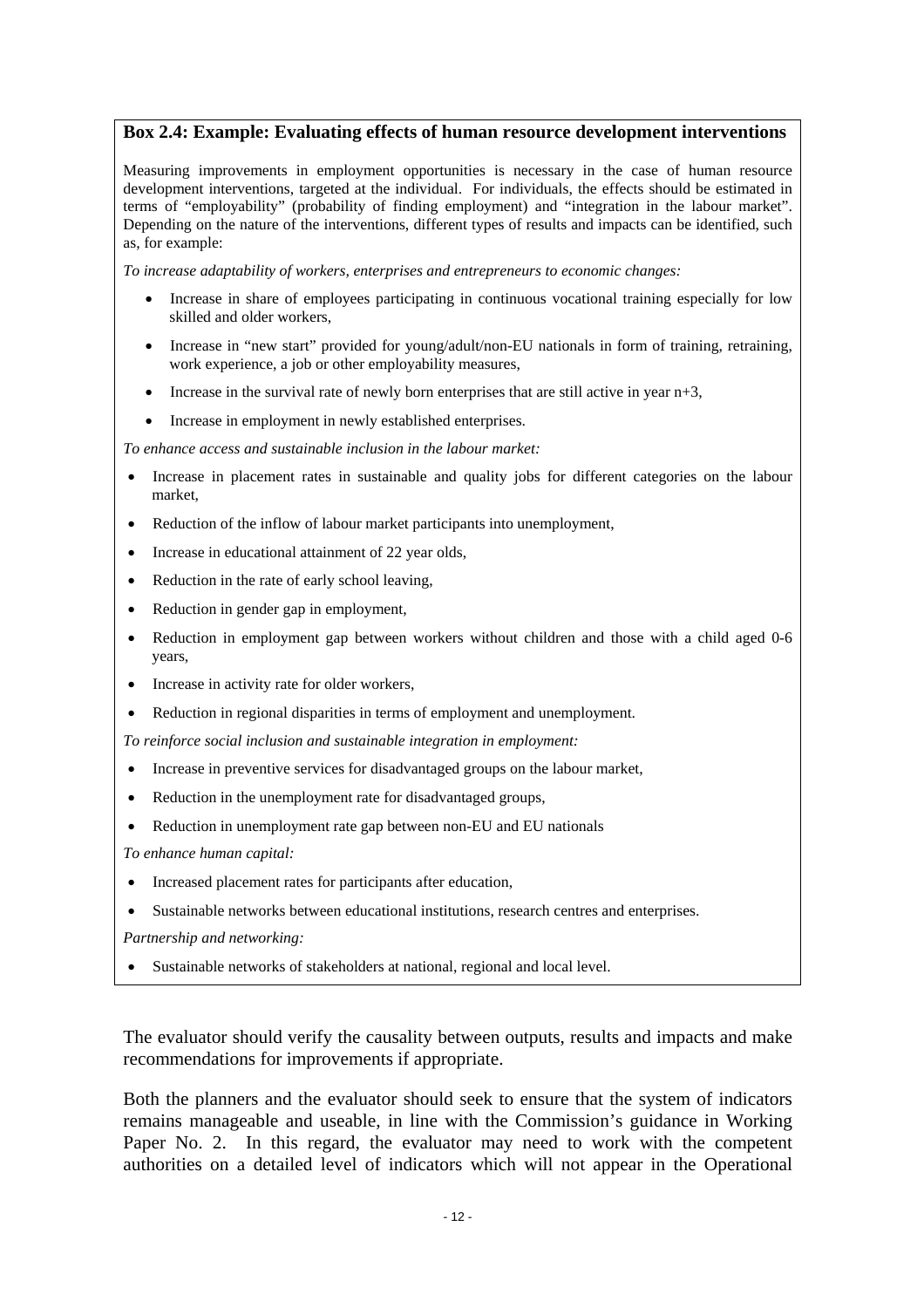Programme but which will be necessary for the Managing Authority and Implementing Bodies in delivering the programme.

The evaluator should appraise the potential impact of the strategy on the achievement of the Lisbon objectives as defined in the integrated guidelines and the objectives of the Community in the fields of education and training, increased labour market participation and combating social exclusion. Only in the case of very large programmes or national strategies will the impact of the Structural and Cohesion Funds on the structural indicators of the Lisbon Strategy be quantifiable. Where it is possible, however, this should be done. In other cases, the evaluator should assess the coherence of impact indicators with the higher level objectives at national and Community level.

Further guidance on this component of the ex ante evaluation at national level is provided at Annex 1.

#### **Box 2.5: Methods and Techniques for Evaluation of Results and Impacts**

Methods identified will depend very much on the scale of the intervention. Statistical models may be appropriate in some cases to estimate impacts drawing on different types of administrative data. These can include input/output analysis or econometric models. Other impact assessment methods may be used, for example in relation to environmental impact assessment. Results of previous evaluations may provide appropriate benchmarks which may also be used.

For smaller interventions and for output and many result indicators, benchmarks can be used, derived from previous evaluations. If benchmarks in relation to deadweight, displacement and substitution can be derived from previous evaluations, these can be used to estimate impacts.

It may be necessary to identify generic indicators in order to reduce the overall number of indicators. Participative methods with key stakeholders and impact mapping can assist in this process.

#### **2.5 APPRAISAL OF THE PROPOSED IMPLEMENTATION SYSTEMS**

<span id="page-14-0"></span>Operational Programmes contain details on the implementing provisions, including the designation of bodies and procedures for implementation, monitoring and evaluation systems, partnership arrangements, publicity and procedures for the exchange of computerised data to meet payment, monitoring and evaluation requirements. The quality of these implementation systems is essential for the achievement of the objectives of the programme. At this stage of the evaluation, the evaluator should assess the implementing provisions proposed for managing, monitoring and evaluating the programme. This should include an examination of previous experience and an appraisal of risk – possible bottlenecks which might impede implementation of the programme and recommendations for preventive actions should be made. The quality and extent of partnership arrangements should also be evaluated.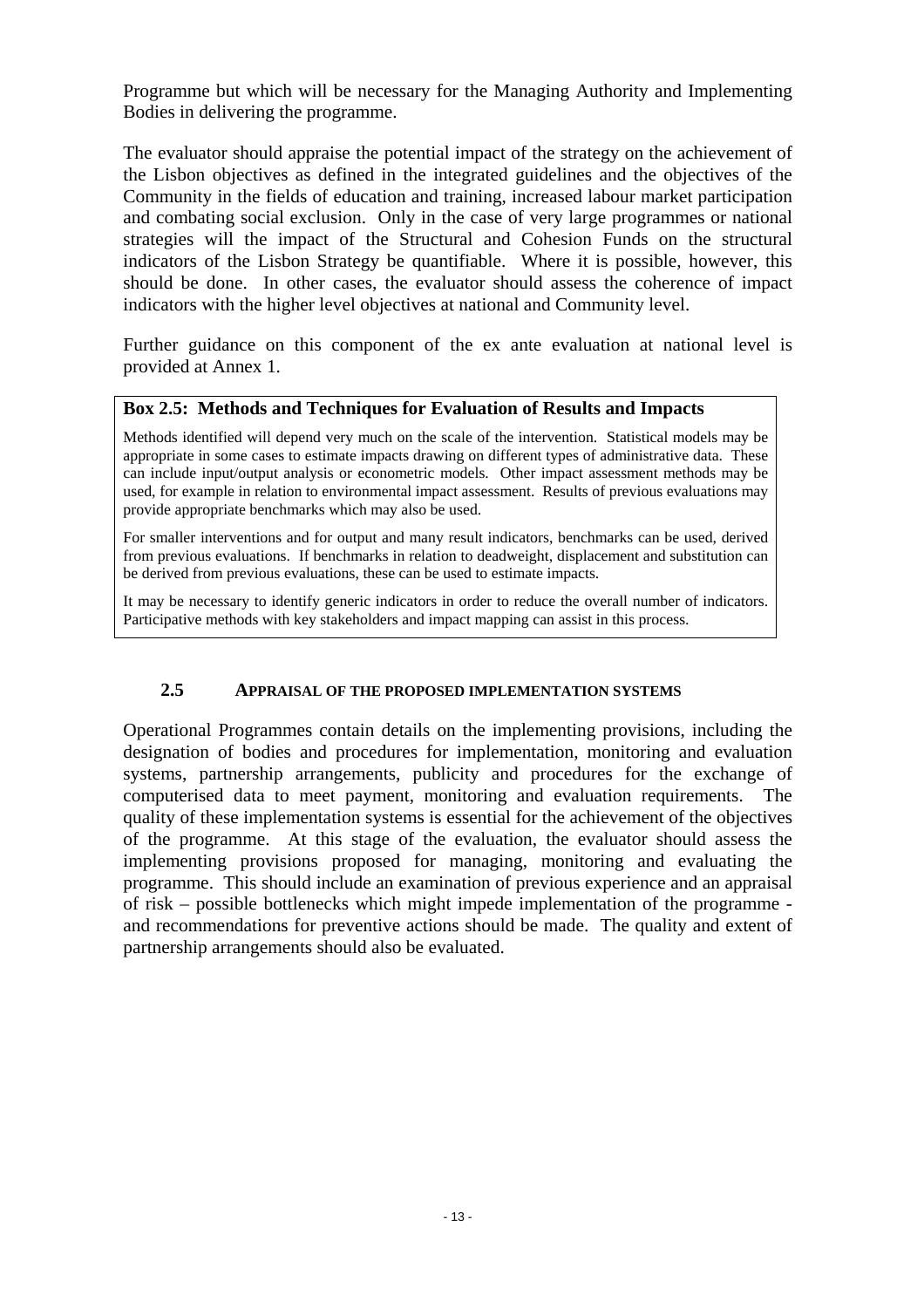### <span id="page-15-0"></span>**PART 3: EX ANTE EVALUATION – THE PROCESS**

This part of the Working Paper deals with the process of organising and managing an ex ante evaluation. Given the interactive nature of the ex ante evaluation, it is vitally important to plan for the ex ante evaluation and to co-ordinate work across Operational Programmes where appropriate.

### **3.1 EVALUATION PLANNING AND TIMETABLE**

<span id="page-15-1"></span>The ex ante evaluation is carried out under the responsibility of the authorities responsible for the preparation of the Operational Programme. The relevant competent authorities are designated by the Member State6.

In the case of programmes under the Convergence Objective, an ex ante evaluation is undertaken for each Operational Programme. Member State authorities may decide to co-ordinate the ex ante evaluations through the development of timetables and core terms of reference. Previous experience suggests that this can provide a useful framework for the ex ante evaluation and can improve its quality and effectiveness.

The Commission recommends that Member States receiving large amounts of resources under the Convergence Objective and which will have a large number of Operational Programmes should also carry out ex ante evaluation of the national development plan or National Strategic Reference Framework, in order to strengthen the coherence and quality of the entire planning exercise. Annex 1 provides more guidance in relation to particular issues to consider in relation to impact and implementation systems if a Member State decides to undertake such an ex ante evaluation.

For the Regional Competitiveness and Employment Objective, Member State authorities need to decide in the first instance if they wish to carry out an evaluation:

- For each Operational Programme,
- For all Operational Programmes,

 $\overline{a}$ 

- For each Fund crossing all Operational Programmes, or
- For each priority crossing all Operational Programmes.

For the Territorial Co-Operation objective, ex ante evaluation will be carried out for each Operational Programme or for groups of Operational Programmes.

<sup>6</sup> For the Territorial Co-Operation Objective, the relevant competent authorities are to be designated by all involved Member States.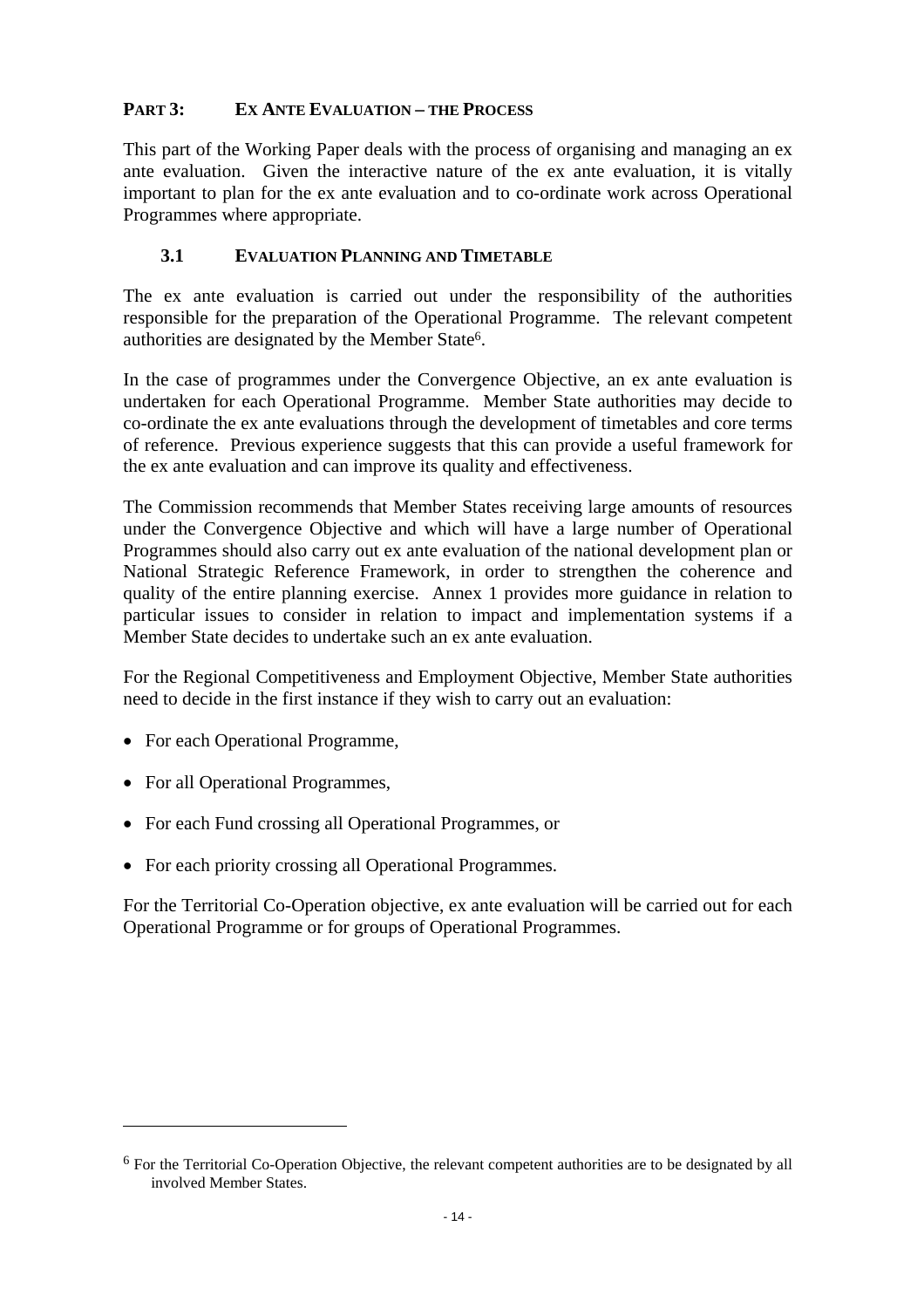# **Box 3.1: Considerations Depending on the Level of Ex Ante Evaluation for the Regional Competitiveness and Employment Objective**

| <b>Level of Ex Ante Evaluation</b>                                | <b>Considerations</b>                                                                                                           |  |  |
|-------------------------------------------------------------------|---------------------------------------------------------------------------------------------------------------------------------|--|--|
| For each Operational Programme                                    | Guidance on key components applies as outlined in Part Two of<br><b>Working Paper</b>                                           |  |  |
| For all Operational Programmes<br>or one evaluation for each Fund | While the evaluation should be based on all key components, the<br>following issues may require particular attention:           |  |  |
| or priority across all Operational<br>Programmes                  | the coherence of the strategy at national, Fund or priority level<br>for the Regional Competitiveness and Employment Objective, |  |  |
|                                                                   | the balance of resources across Operational Programmes and the<br>degree of concentration,                                      |  |  |
|                                                                   | the coherence of the strategy with the Community Strategic<br>Guidelines and the potential synergies with the Lisbon Strategy,  |  |  |
|                                                                   | the coherence of indicators across Operational Programmes and<br>$\bullet$                                                      |  |  |
|                                                                   | for programmes co-financed by the European Social Fund, the<br>particular issues listed in Annex 2                              |  |  |

Box 3.1 above presents some considerations to take into account depending on the decision taken on the level of ex ante evaluation. In addition to these issues related to content, some planning and co-ordination issues also arise if an evaluation covers a range of programmes and these will need to be clearly outlined in the terms of reference drawn up for the evaluation. In order to plan the process, the timing needs to be clear and outlined in the terms of reference. The production of draft Operational Programmes will need to be co-ordinated so that the evaluators have access to the relevant chapters across Operational Programmes at the appropriate time. The interaction between those responsible for drawing up the programmes and the evaluators will also need to be coordinated. The terms of reference should also emphasise the need for clear conclusions and recommendations which are programme specific in order to ensure that the evaluation adds value to all programmes being developed.

Once the decision is made on responsibility for the ex ante evaluation (and how many evaluations will be undertaken in the case of the Regional Competitiveness and Employment Objective), planning the timetable should be in line with planning for the preparation of the Operational Programme. The interactive nature of the ex ante evaluation means that the evaluator should undertake work in stages, depending on when elements of the programme are available from those responsible for its preparation. A typical timetable and phases of an ex ante evaluation for an Operational Programme are outlined in Box 3.2 below.

In the example below, the ex ante evaluation has a duration of 7 months, with planning starting at least four months before the evaluator is appointed. Clearly, depending on the scale and complexity of the programme, the process may take more or less time and the precise modes of interaction between those responsible for developing the programme and the evaluators will vary according to individual circumstances, including whether or not the evaluation extends across a number of programmes. It is recommended that some days work are reserved for the evaluator to undertake additional analysis during the negotiations with the Commission on the Operational Programme.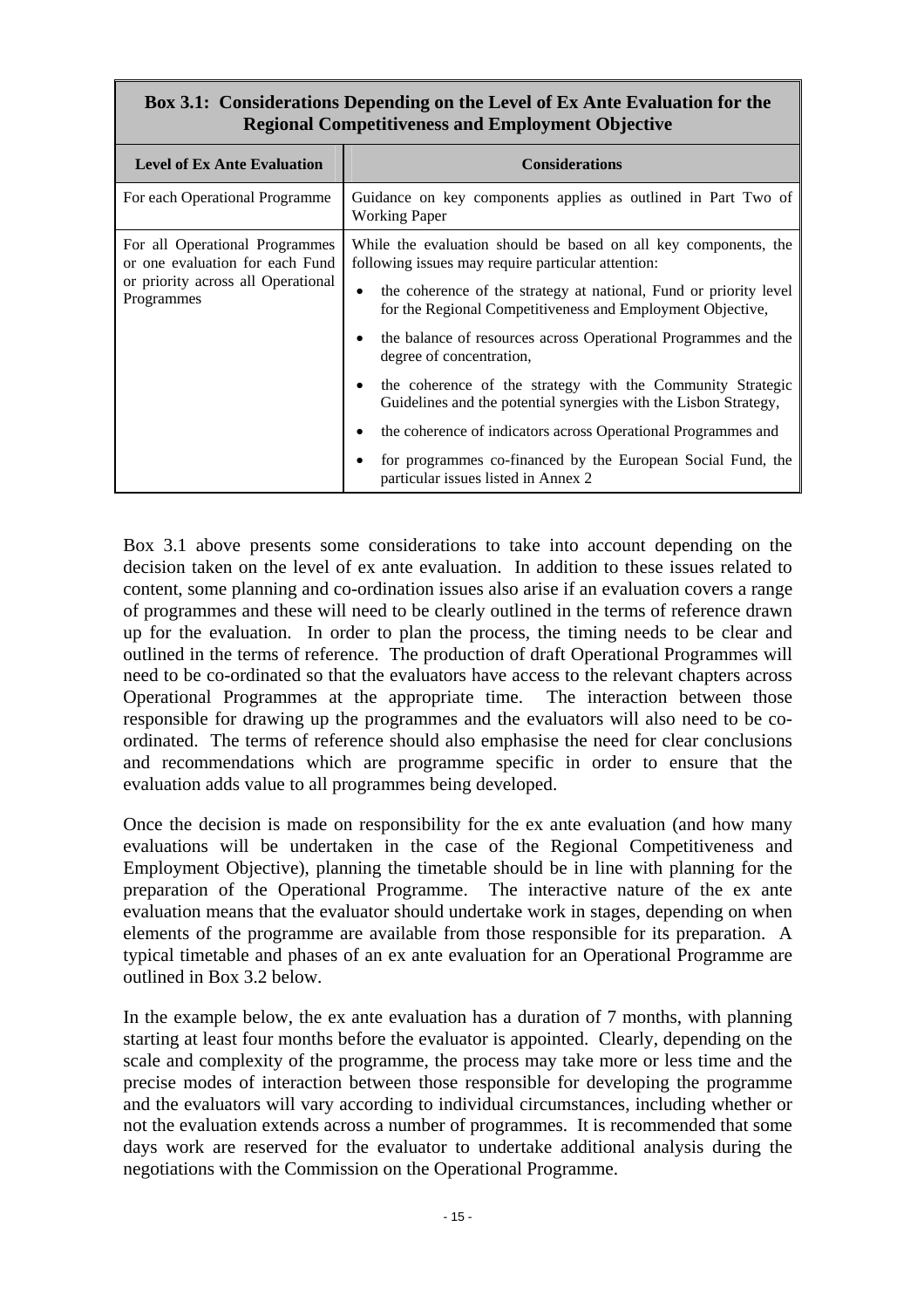| <b>Box 3.2: Ex Ante Evaluation – Example of Planning</b>                                         |                                                                                                                                                                                                                                                            |                                    |  |  |  |
|--------------------------------------------------------------------------------------------------|------------------------------------------------------------------------------------------------------------------------------------------------------------------------------------------------------------------------------------------------------------|------------------------------------|--|--|--|
| <b>Stage of Programme Preparation</b>                                                            | <b>Stage of Ex Ante Evaluation</b>                                                                                                                                                                                                                         | Calendar<br>starting in<br>Month 1 |  |  |  |
| Decision on number of ex ante<br>evaluations                                                     | Core Terms of Reference drawn<br>up (optional)                                                                                                                                                                                                             | 1                                  |  |  |  |
|                                                                                                  | Responsible Authority draws up<br>$\bullet$<br>Terms of Reference                                                                                                                                                                                          | $\overline{2}$                     |  |  |  |
| Socio-economic<br>analysis<br>$\bullet$<br>undertaken for Programme                              | <b>Evaluator Appointed</b><br>$\bullet$                                                                                                                                                                                                                    | 4                                  |  |  |  |
| Broad lines of strategy developed                                                                | Evaluation of<br>socio-economic<br>$\bullet$<br>analysis and resulting needs<br>assessment and appraisal of the<br>of<br>the<br>relevance<br>proposed<br>strategy to the needs identified                                                                  | 5                                  |  |  |  |
| Socio-economic analysis revised<br>Strategic chapters of operational<br>programme prepared       |                                                                                                                                                                                                                                                            | $5 - 6$                            |  |  |  |
|                                                                                                  | Evaluation of the rationale and<br>$\bullet$<br>overall<br>consistency<br>of<br>the<br>strategy<br>Appraisal of the coherence of the<br>with<br>regional<br>strategy<br>and<br>policies<br>national<br>and<br>the<br><b>Community Strategic Guidelines</b> | 6                                  |  |  |  |
| Strategic chapters revised<br>Quantified<br>objectives<br>for<br>programme priorities identified |                                                                                                                                                                                                                                                            | $6 - 7$                            |  |  |  |
|                                                                                                  | Appraisal<br>of<br>quantified<br>the<br>$\bullet$<br>objectives<br>evaluation<br>and<br>of<br>estimated impact                                                                                                                                             | 8                                  |  |  |  |
| Revision of quantified objectives<br>Implementation<br>for<br>system<br>Programme described      |                                                                                                                                                                                                                                                            | 8                                  |  |  |  |
|                                                                                                  | Appraisal<br>of<br>the<br>proposed<br>$\bullet$<br>implementation systems                                                                                                                                                                                  | 8                                  |  |  |  |
| Final revisions of draft Operational<br>Programme                                                | Production<br>of<br>Ex<br>$\bullet$<br>Ante<br>Evaluation<br>which<br>report<br>synthesises the evaluation work<br>undertaken<br>and describes<br>the<br>process                                                                                           | 10                                 |  |  |  |
| Submission<br>of<br>Operational<br>Programme and Ex Ante Evaluation<br>to the Commission         |                                                                                                                                                                                                                                                            | 10                                 |  |  |  |
|                                                                                                  | Some further analytical work by<br>$\bullet$<br>evaluator,<br>the<br>ex<br>ante<br>as<br>necessary                                                                                                                                                         | 11                                 |  |  |  |
| Operational<br>Agreement<br>on<br>Programme                                                      |                                                                                                                                                                                                                                                            | $12 - 14$                          |  |  |  |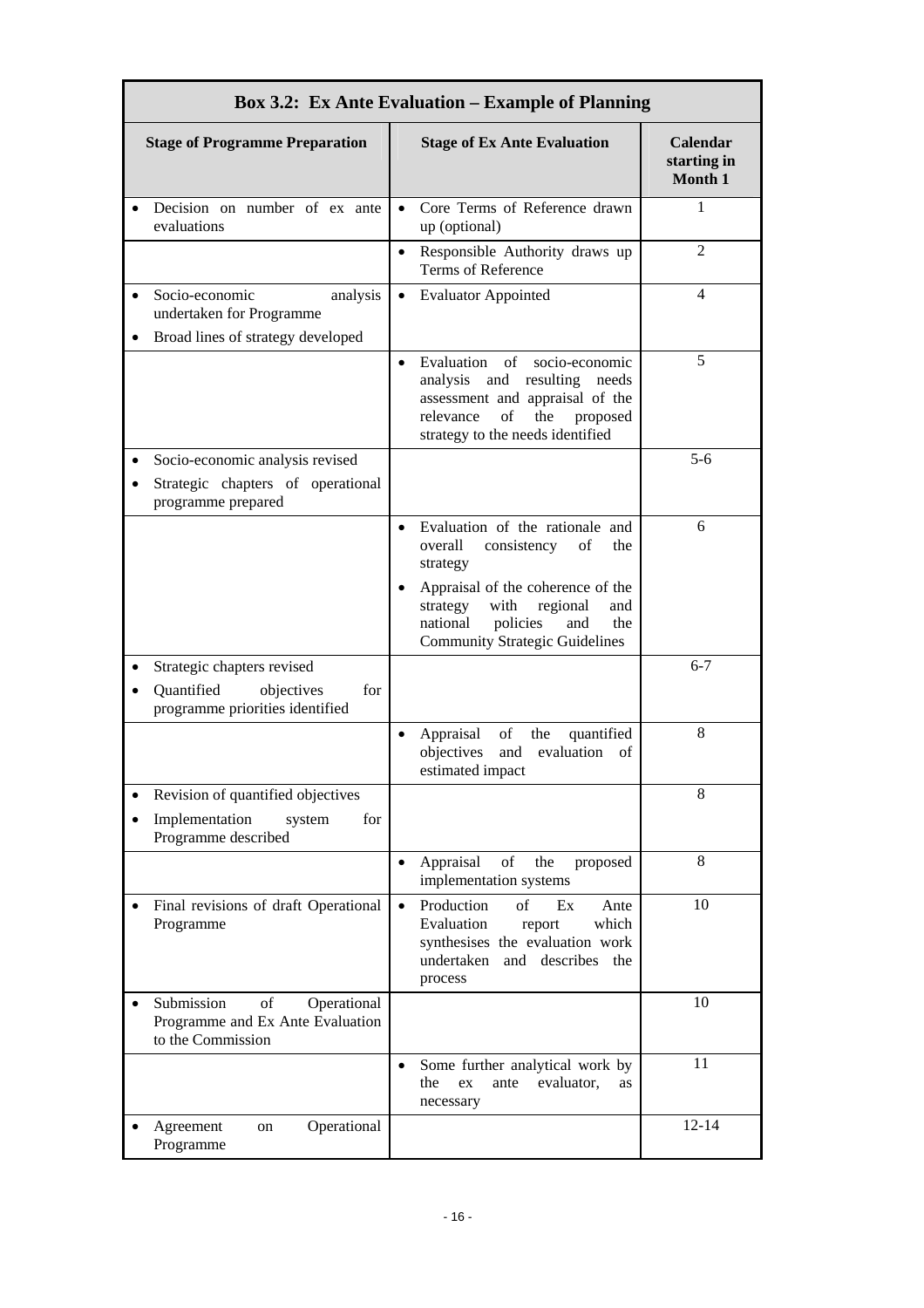The iterative nature of the evaluation and the programme preparation should be emphasised. As different elements of the evaluation are completed, they may cause programme planners to re-visit earlier stages. For example, the evaluation of the impact of the strategy, might lead to a reconsideration of the policy mix and a revision of the strategy.

Drawing up the terms of reference for the ex ante evaluation is an important element of planning for the evaluation. Guidance on drawing up terms of reference is provided in the Guide to the Evaluation of Socio-Economic Development (Part 2.1 – Designing and Planning Your Evaluation). The terms of reference should include all the key components described in Part Two of this Working Paper, with the description under each component adapted to the specificity of the region, Fund or priority concerned in the Operational Programme or Programmes being evaluated. The process of programme preparation and the extent of and the timetable for interactivity required should also be described.

While ex ante evaluation is carried out under the responsibility of the authority responsible for the preparation of programming documents, the Commission is available to provide further advice and guidance on ex ante evaluation if Member State authorities so wish (e.g., commenting on draft terms of reference or draft chapters of evaluation reports).

### **3.2 MANAGING THE EVALUATION**

<span id="page-18-0"></span>The planning process should include consideration of how the evaluation will be managed. A nominated individual within the competent authority should have responsibility to manage relationships with the evaluator. Experience shows the benefits gained from having a steering group to guide the evaluation process, involving the range of interests concerned in drawing up the programme. Establishing a steering group also allows the possibility of involving some members of the wider partnership (who will later form the Monitoring Committee) at the programme design stage. The involvement of one or more outside experts in evaluation on a steering group may also be of benefit.

### **3.3 PROPORTIONALITY – DIFFERENTIATED REQUIREMENTS FOR DIFFERENT OBJECTIVES**

<span id="page-18-1"></span>The Council Regulation (EC) 1083/2006 introduces the concept of proportionality (Article 13) and in relation to ex ante evaluation, Article 47(3) specifically introduces proportionality in the number of ex ante evaluations to be undertaken. The option of undertaking ex ante evaluation across all Operational Programmes or by priority or Fund is available under the Regional Competitiveness and Employment, while groups of Operational Programmes can be subject to an ex ante evaluation under the Territorial Co-Operation Objective (see Box 3.1 above).

In addition to this proportionality, the scale of the Operational Programme should be considered in the context of the methodologies proposed. In particular for the evaluation of impacts, methodologies used should reflect the size of the interventions. For very large Convergence Objective programmes some macro-economic modelling may be appropriate and of course macro economic impact assessment would be valuable at the national level also (see Annex 1).

Proportionality should also be reflected in the number of indicators proposed by the responsible authorities and by the evaluators in undertaking the ex ante evaluation. The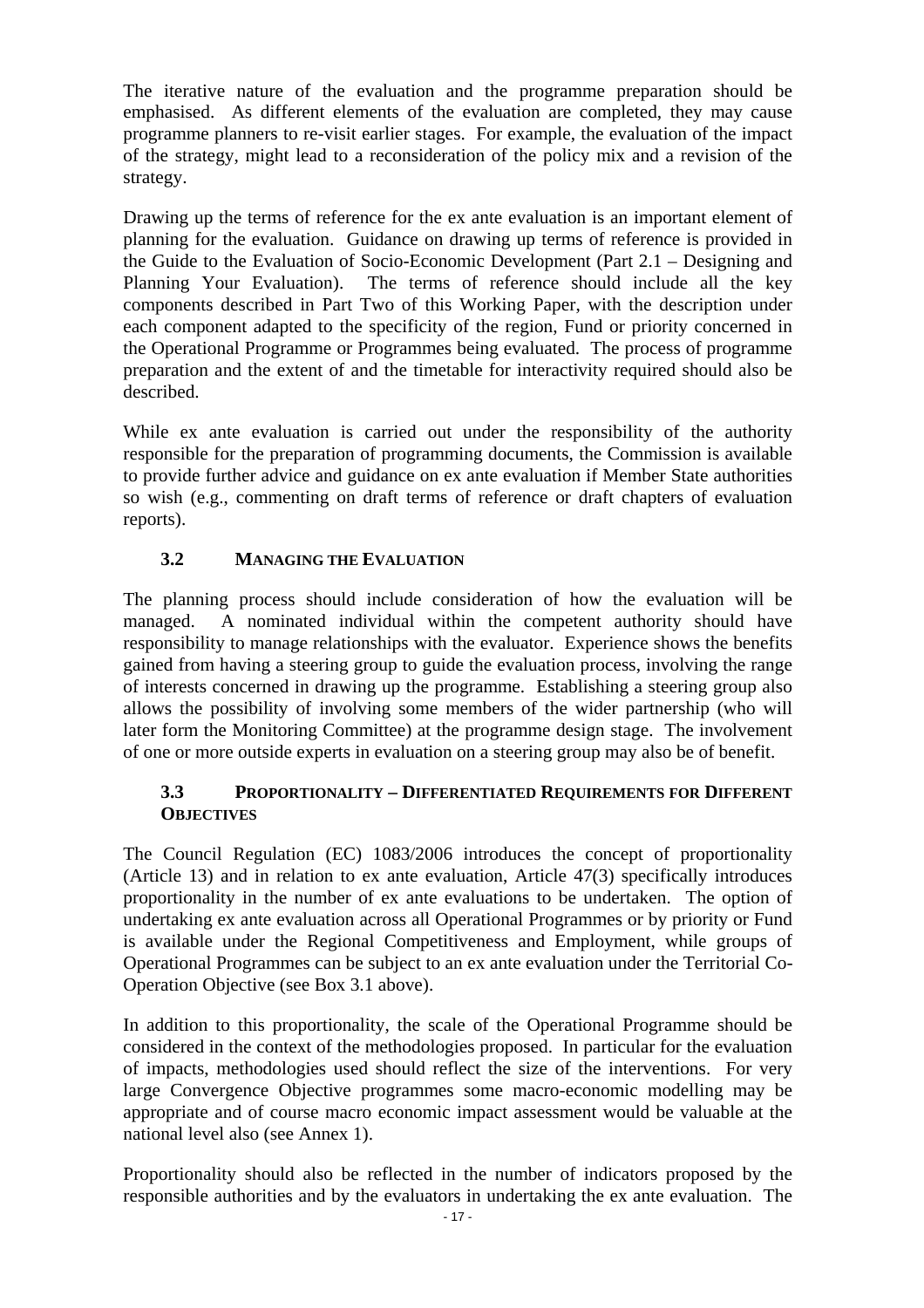<span id="page-19-0"></span>Commission recommends the use of a limited number of core indicators where possible, with common definitions agreed and used across a range of Operational Programmes. Working Paper No 2 provides further guidance in this regard.

# **3.4 RESPECTIVE RESPONSIBILITIES OF THE EVALUATOR AND AUTHORITIES RESPONSIBLE FOR PROGRAMME PREPARATION**

There should be clarity throughout the process on the respective roles of the evaluator and the authorities responsible for programme preparation. Responsible authorities should develop each component of the Operational Programme. The evaluator then evaluates its appropriateness and quality and makes recommendations for improvements. The competent authorities then decide which recommendations to take on board and the changes to be made to the relevant parts of the programme. The evaluator has a particular contribution to make in assessing likely impacts, which in some cases cannot be estimated by the responsible authorities and require evaluation work.

# **3.5 INDEPENDENCE OF THE EVALUATION PROCESS**

<span id="page-19-1"></span>The evaluator must be independent of future managing, certifying and audit authorities and external evaluators should be selected by means of a competitive tendering process. The decision on whether an open or closed tender should be organised will depend on the size of the programme and the scale of the evaluation required.

The interactive nature of the ex ante evaluation process requires that the evaluator should work closely with authorities responsible for the preparation of programmes. However, it is important that the evaluator retains his independence throughout the process, giving expert judgements on the different elements of the programme. On the other hand, the responsible authorities should respect the fact that it is the role of the evaluator to constructively criticise in the interests of improving the quality of the programme.

# **3.6 FINANCING THE EVALUATION**

<span id="page-19-2"></span>The cost of ex ante evaluation undertaken externally may be met from technical assistance budgets from 2000-2006 programmes. Current rules and procedures concerning eligibility and rates of contribution are applicable.

Evaluation can be a costly exercise. The cost of the evaluation should be proportional to the expenditure foreseen in the programme and its complexity. The budget will need to take account of any additional evaluation questions included and the types of methodologies foreseen. For example, if impact indicators are to be quantified by the evaluator, this may require additional resources. Equally, if the evaluation includes more in-depth analysis of a particular sector or type of intervention, this should be reflected in the available budget.

# **3.7 CONSULTATION WITH PARTNERS AND STAKEHOLDERS**

<span id="page-19-3"></span>Depending on national and regional institutional arrangements, the partnership which will be involved in the Monitoring Committee may have a role in responding to the results of the ex ante evaluation and deciding on changes to programmes as they are being developed. The Commission welcomes the involvement of the partnership in the ex ante evaluation process.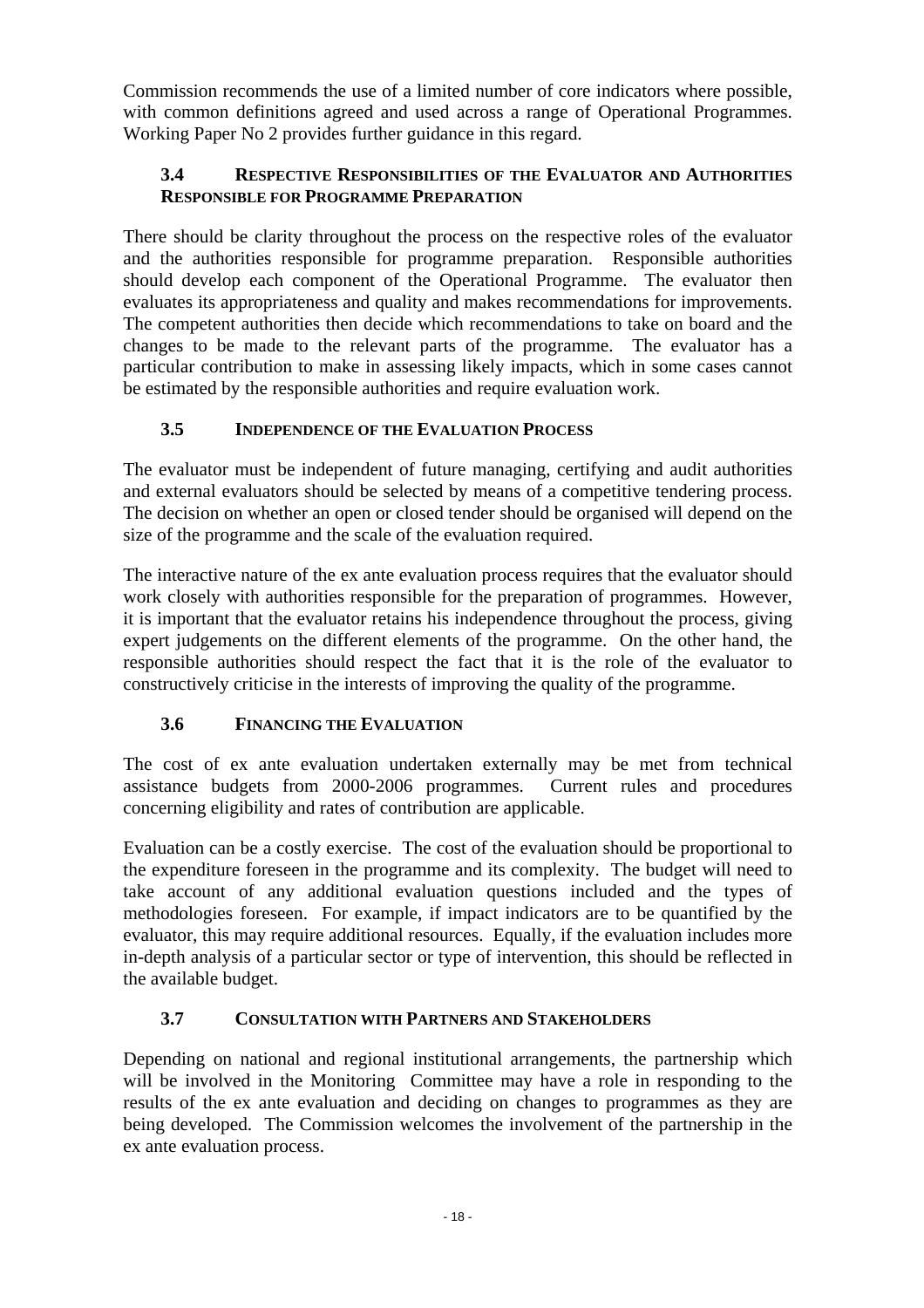Consultation with a wide range of stakeholders should also form part of the methodology adopted by the evaluators. Stakeholders in the programme have valuable insights which the evaluators should draw upon in assessing the relevance and quality of the programme.

### **3.8 INTEGRATING THE RESULTS OF THE EVALUATION INTO PROGRAMMES**

<span id="page-20-0"></span>The purpose of the ex ante evaluation is to provide inputs which improve the coherence and quality of programmes. These inputs will be provided at various stages through the development of the programme. As the draft programme is made ready for submission to the Commission, a final evaluation report should be prepared, bringing together all elements of the evaluation. This evaluation report should include a section on the extent to which previous recommendations have been included in the programme. Equally, the programme should contain a short section outlining the ex ante evaluation process, main conclusions and the extent to which recommendations have been incorporated

# **3.9 QUALITY OF THE EVALUATION**

<span id="page-20-1"></span>The Commission invites the competent authorities to assure the quality of the ex ante evaluation. The Guide to the Evaluation of Socio-Economic Development [\(www.evalsed.info\)](http://www.evalsed.info/) provides quality criteria for both the evaluation report and the evaluation process which may be useful. The quality criteria are listed in Box 3.2 below.

While the quality criteria for the evaluation report guide a judgement on the quality of the final product, the quality criteria for the process provide a useful checklist for the authorities responsible for the ex ante evaluation, in listing the different aspects of good management of an evaluation process. Their use can help to build evaluation capacity within administrations, particularly for those with limited experience of managing evaluations.

# **3.10 FORWARDING THE EVALUATION TO THE COMMISSION**

<span id="page-20-3"></span><span id="page-20-2"></span>The ex ante evaluation should be forwarded to the Commission with the Operational Programme.

# **3.11 PUBLICATION**

It is good practice to publish evaluation reports, in the interests of transparency and the stimulation of public debate on evaluation findings. The Council Regulation (EC) 1083/2006 requires that the results of the evaluation are published (Article 47(4)). The easiest way to do this is to place the entire evaluation report on the website of the Operational Programme or Managing Authority.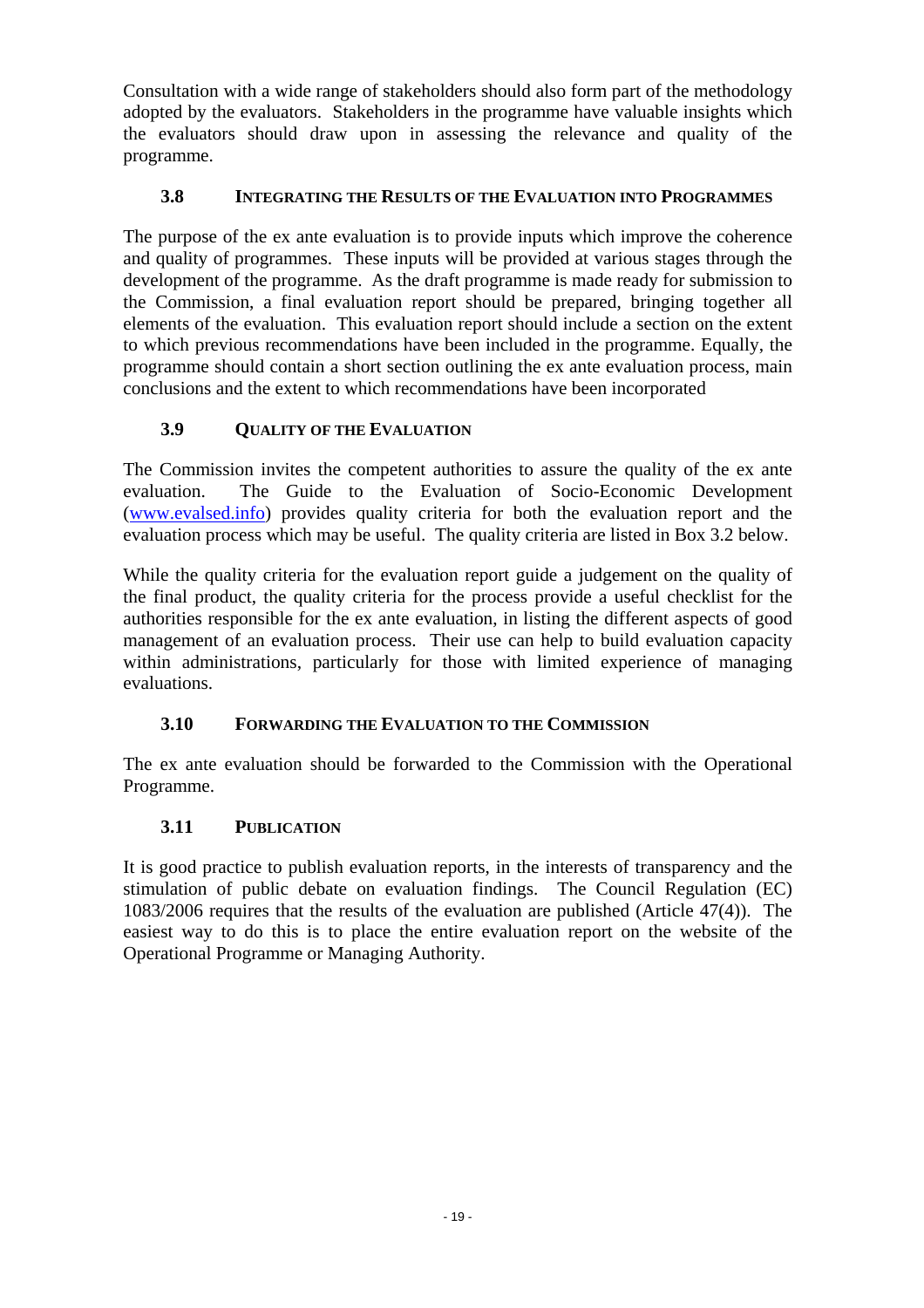| <b>Box 3.3: Quality Criteria</b> |                                                                                                                                                                                                                                                                                       |     |                                                                                                                                                                                                                                                                                                   |  |  |
|----------------------------------|---------------------------------------------------------------------------------------------------------------------------------------------------------------------------------------------------------------------------------------------------------------------------------------|-----|---------------------------------------------------------------------------------------------------------------------------------------------------------------------------------------------------------------------------------------------------------------------------------------------------|--|--|
|                                  | <b>Quality of the Evaluation Report</b>                                                                                                                                                                                                                                               |     | <b>Quality of the Evaluation Process</b>                                                                                                                                                                                                                                                          |  |  |
| (1)                              | Meeting Needs: The evaluation report<br>adequately addresses the requests for<br>information<br>formulated<br>by<br>the<br>commissioners and corresponds to the<br>terms of reference.                                                                                                | (1) | Coherent objectives and programme:<br>The programme objectives were coherent<br>and the programme was able to be<br>evaluated.                                                                                                                                                                    |  |  |
| (2)                              | Relevant scope: The rationale of the<br>programme, its outputs, results, impacts,<br>interactions with other policies and<br>unexpected effects have been carefully<br>studied.                                                                                                       | (2) | <b>Adequate Terms of Reference:</b><br><b>The</b><br>Terms of Reference were well drawn up<br>and proved useful and did not need to be<br>revised.                                                                                                                                                |  |  |
| (3)                              | <b>Open process:</b> The interested parties –<br>both the partners of the programme and<br>the other stakeholders - have been<br>involved in the design of the evaluation<br>and in the discussion of the results in<br>order to take into account their different<br>points of view. | (3) | Tender selection:<br>This was well<br>conducted and the chosen tenderer was<br>able to undertake the evaluation to a<br>good standard.                                                                                                                                                            |  |  |
| (4)                              | Defensible design: The design of the<br>evaluation was appropriate and adequate<br>for obtaining the results (within their<br>limits of validity) needed to answer the<br>main evaluative questions.                                                                                  | (4) | Effective dialogue and feedback: An<br>inclusive forum and process was created<br>that provided feedback and dialogue<br>opportunities with commissioners and<br>managers that improved the quality of<br>the evaluation.                                                                         |  |  |
| (5)                              | The primary<br>Reliable data:<br>and<br>secondary data collected or selected are<br>suitable and reliable in terms of the<br>expected use.                                                                                                                                            | (5) | Adequate information:<br>Required<br>monitoring and data systems existed and<br>were made<br>available/<br>accessed<br>by<br>administrations and partners.                                                                                                                                        |  |  |
| (6)                              | Sound analysis:<br>Quantitiative<br>and<br>qualitative<br>data<br>analysed<br>were<br>in<br>accordance with established conventions,<br>and in ways appropriate to answer the<br>evaluation questions correctly                                                                       | (6) | Good management:<br>The evaluation<br>team was well-managed and supported<br>by programme managers.                                                                                                                                                                                               |  |  |
| (7)                              | Credible results: The results are logical<br>and justified by the analysis of data and<br>by<br>suitable<br>interpretations<br>and<br>hypotheses.                                                                                                                                     | (7) | <b>Effective</b><br>dissemination<br>to<br>commissioners: The reports/outputs of<br>the evaluation were disseminated to<br>commissioners<br>including<br>steering<br>committee member s and programme<br>responded<br>managements<br>who<br>appropriately<br>timely<br>with<br>feedback/comments. |  |  |
| (8)                              | Impartial conclusions: The conclusions<br>are justified and unbiased.                                                                                                                                                                                                                 | (8) | <b>Effective</b><br>dissemination<br>to<br>stakeholders: The reports/outputs of the<br>evaluation were suitably disseminated to<br>all stakeholders and where necessary<br>targeted in ways that supported learning<br>lessons.                                                                   |  |  |
| (9)                              | Clear report: The report describes the<br>context and goal,<br>well as<br>as<br>the<br>if<br>results<br>organisation<br>and<br>the<br>programme in such a way that the<br>information<br>provided<br>is<br>easily<br>understood.                                                      |     |                                                                                                                                                                                                                                                                                                   |  |  |
| (10)                             | <b>Useful recommendations:</b><br>The report<br>provides recommendations<br>that<br>are<br>useful to stakeholders and are detailed<br>enough to be implemented.                                                                                                                       |     |                                                                                                                                                                                                                                                                                                   |  |  |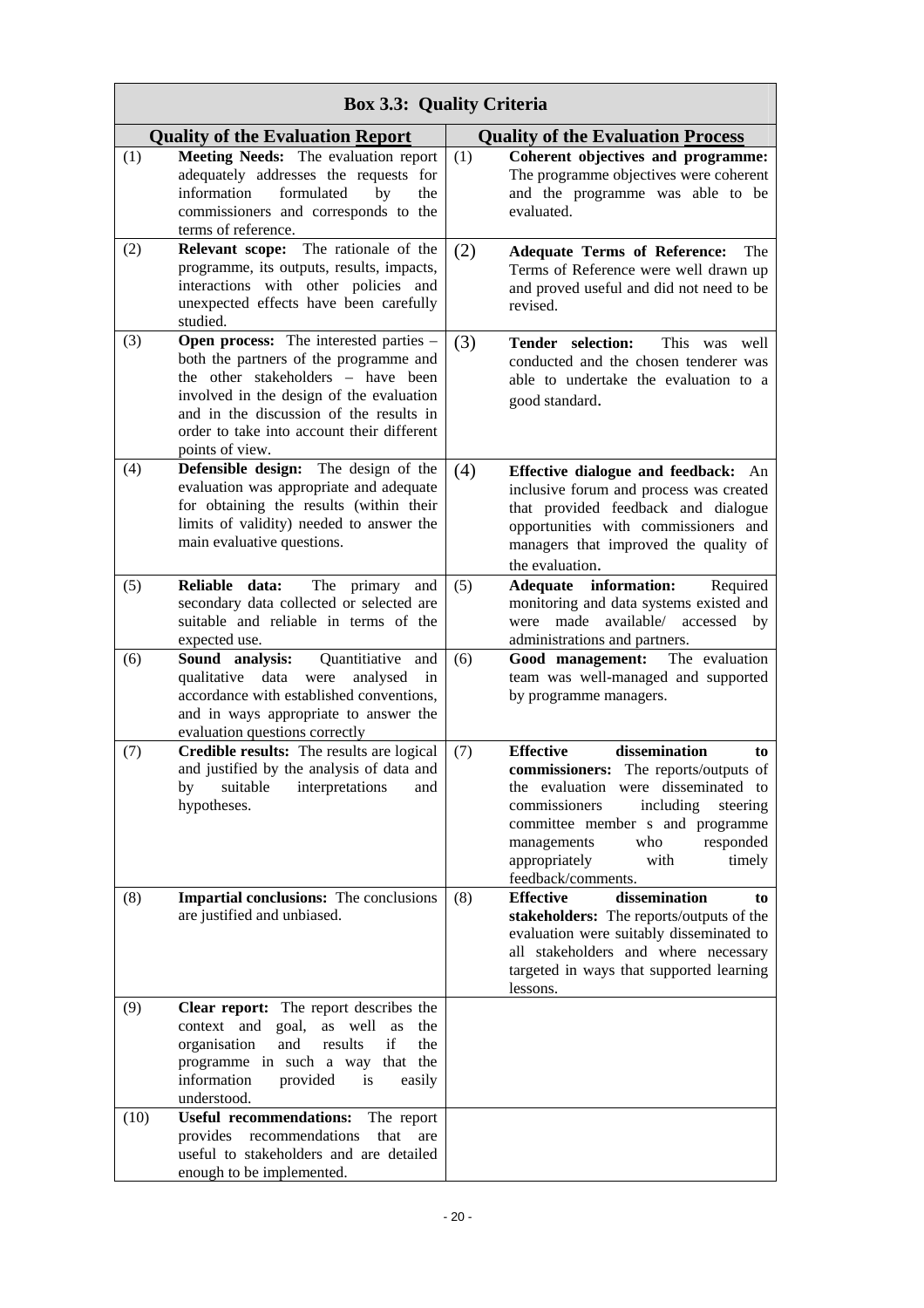### <span id="page-22-0"></span>**ANNEX 1: EX ANTE EVALUATION AT NATIONAL OR MACRO REGION LEVEL**

Although there is no legal requirement to do so, the Commission strongly recommends that countries with extensive Convergence Objective regions (Member States with access to the Cohesion Fund and macro regions such as the Mezzogiorno in Italy and Eastern Germany) should undertake an ex ante evaluation either of the national plan (if such a plan is to be prepared) or the National Strategic Reference Framework.

In general, the key components of such an ex ante evaluation will be those as outlined in Part Two of this Working Paper. However, there are three areas where some additional evaluation work should be undertaken. The first two of these relate to the evaluation of impact and expand on the content proposed under point 2.4 in Part Two of this working paper. The last relates to the evaluation of implementation systems, identifying specific issues of concern at the national or macro region level.

### **1. CONTRIBUTION TO COMMUNITY STRATEGIC PRIORITIES ON COHESION**

<span id="page-22-1"></span>In the evaluation of impact, the ex ante evaluation of the National Strategic Reference Framework should evaluate its likely impact on the Community strategic priorities which are outlined in the Community Strategic Guidelines. This analysis should highlight current disparities (baselines) and the likely impact of Structural and Cohesion Fund programmes on these disparities. The ex ante evaluation should examine the economic, social and environmental aspects of the strategy and the inter-relationships between these three dimensions.

### **2. MACRO-ECONOMIC MODELLING**

<span id="page-22-2"></span>Community intervention is likely to bring about significant effects on the economy as a whole, especially in countries and regions where the scale of the transfers represents a significant share of their GDP or national investment. In these cases, only macroeconomic modelling can simulate the complex interdependencies between economic variables at the macro-economic level for the ex ante evaluation of the macro-economic impact of major Convergence Objective Plans or Frameworks. The model should feature both a demand side and a supply side.

The supply side of the model should include the principal determinants of the productive potential of an economy. In particular, the impact of Structural and Cohesion Fund interventions in areas such as infrastructure, human capital, research and development and productive investment should be given particular attention. Furthermore, the actual use of productive potential in terms of outputs and prices should be defined. The supply side of the model should also take account of the potential impact of foreign direct investment. For the demand side, the behavioural equations for private consumption, private investment and government expenditure as well as exports and imports should be specified.

In order to estimate employment effects, the model should also include a labour market equation, featuring labour demand and supply or, alternatively, a wage equation. The relation between wages and employment and the influence on the labour force of migration, qualification of the workforce and participation should be explicitly defined.

The government sector should include a breakdown between different types of public investments according to their expected impact on potential growth and on improving the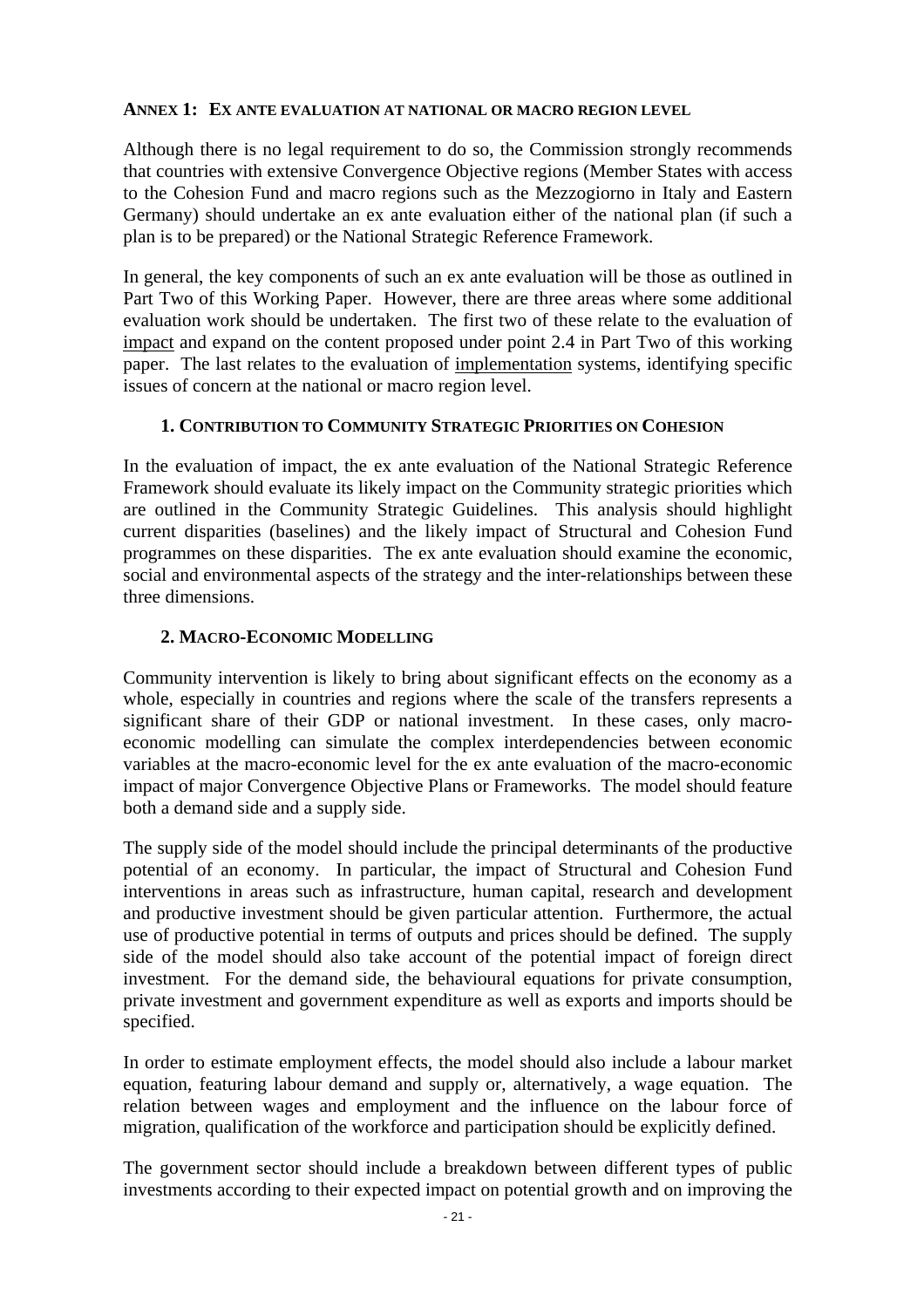supply side of the economy. Productive investments, such as infrastructure, research and development, training and education, should be distinguished from public purchases of goods and services.

The EC co-financing of broad Structural and Cohesion Fund categories should also be identified. Assuming different additionality scenarios of public expenditure, it should be capable of highlighting the specific contribution of Structural and Cohesion Funds. The modelling work should allow a comparison between a situation of national funding alone as well as of EC funding and national funding together, both excluding private cofinancing. In addition, the model should contain a government budget constraint and a specification of transfers to and from the EC so that the opportunity costs of public spending can be fully taken into account (i.e., the effects of alternative uses of EU and national funds).

Finally, the sensitivity of results to changes in Structural and Cohesion Fund spending and in economic policy should be demonstrated. As regards the monetary policy regime, the underlying hypotheses must be coherent with exchange rate and interest rate policies in particular for those countries that have not yet adopted the euro.

To summarise, the following should be taken into account:

- A macro-economic model should be used which is composed of a demand side and a supply side, the latter reflecting the main ways in which Structural and Cohesion Fund interventions in areas such as infrastructure, human capital, research and development, and productive investment can trigger significant externalities;
- The main variables to be explained by the model are GDP, investment, employment, wages, prices, public budget balance, imports and exports;
- The model should vary the assumptions on additionality for at least the following scenarios: National funding alone and EC and national funding together;
- The opportunity costs of public spending should be considered, i.e., the effects of alternative ways of spending EC and national funds; and
- <span id="page-23-0"></span>• The sensitivity of results to changes in Structural and Cohesion Fund spending and in economic policy should be demonstrated.

### **3. IMPLEMENTATION SYSTEMS**

The National Strategic Reference Framework for the Convergence Objective contains a number of specific elements in relation to implementation systems which should be evaluated in any ex ante evaluation at this level:

- The mechanisms for ensuring co-ordination between the Operational Programmes and the Funds should be assessed, including an appraisal of risk – possible bottlenecks which might impede implementation of the Structural and Cohesion Funds and recommendations for preventive actions;
- The action proposed for reinforcing the Member State's administrative efficiency should be evaluated; and
- The evaluation plan should also be assessed.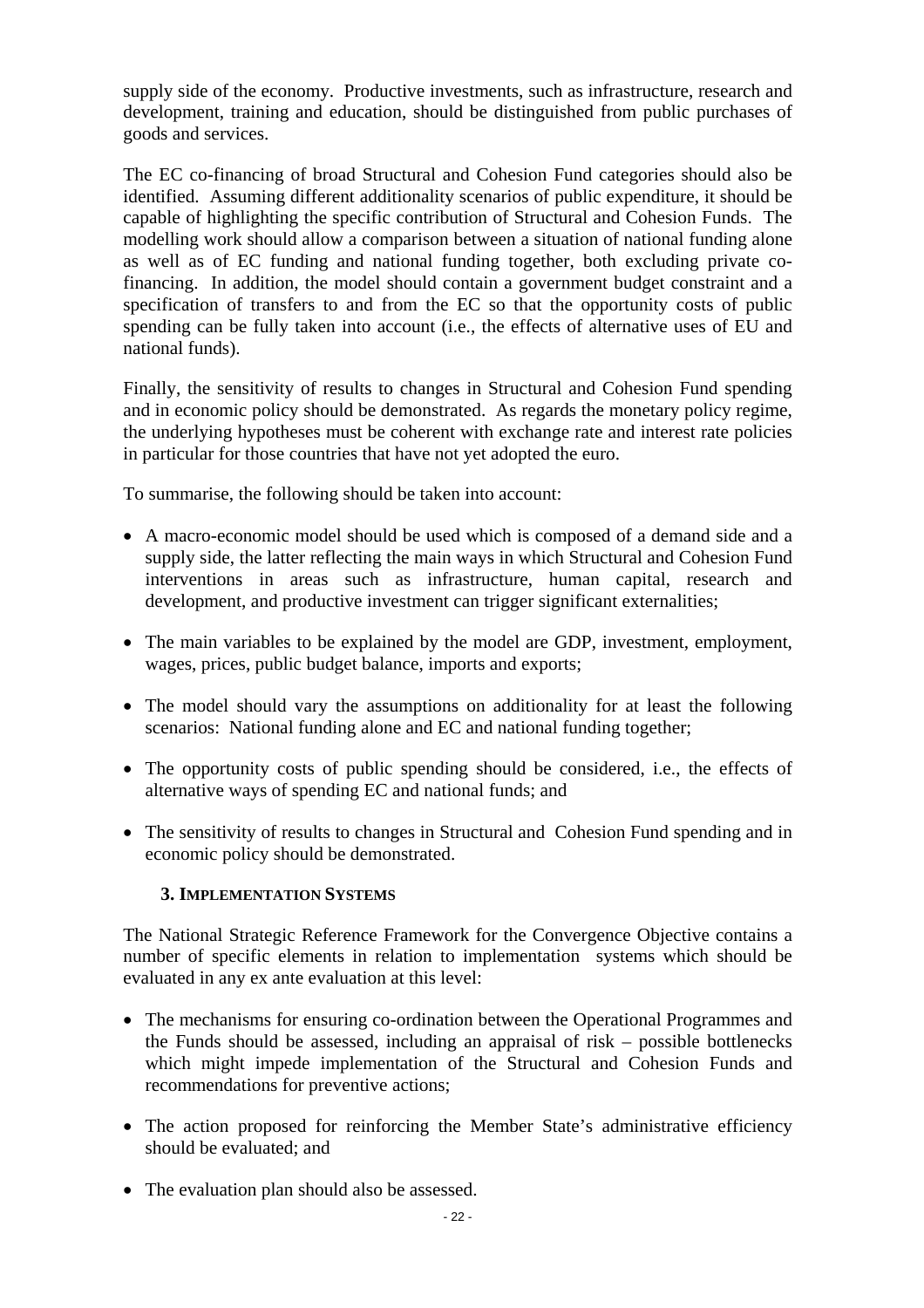These elements of the National Strategic Reference Framework should be evaluated, based on previous experience, and recommendations should be made for any improvements to the Framework which would enhance the quality of programmes and their implementation.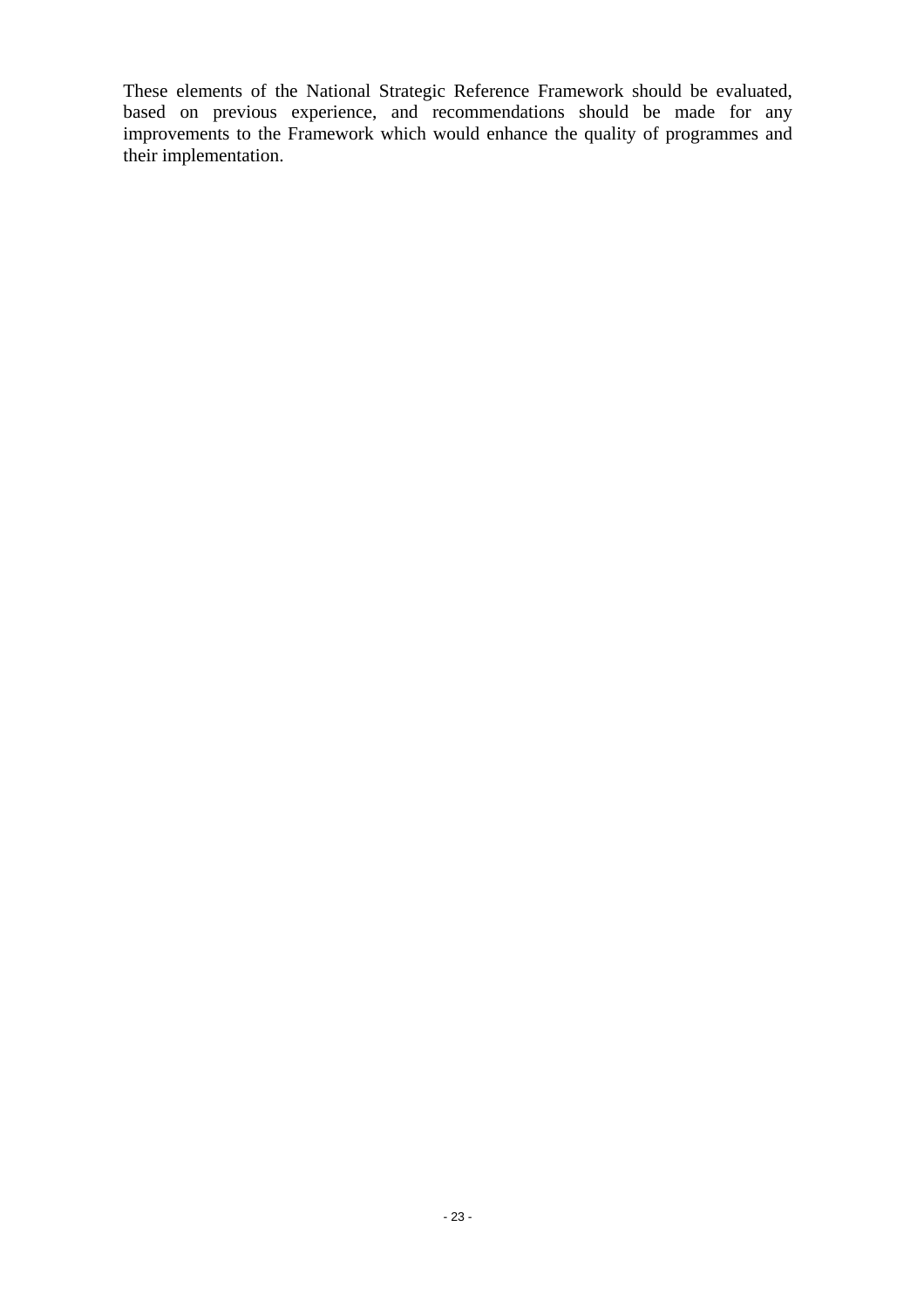### <span id="page-25-0"></span>**ANNEX 2: EX ANTE EVALUATION AND PROGRAMMES CO-FINANCED BY THE EUROPEAN SOCIAL FUND (ESF)**

The general outline for an ex ante of an ESF programme is presented in the General Part of this Working Paper (Part 1-3). However, there are some specific human resource aspects that need to be taken on board in an ex-ante evaluation of an ESF programme. They will be further developed in this Annex and are related to :

- 1. Appraisal of the socio-economic analysis and the relevance of the strategy to the needs identified
- 2 Assessment of the rationale of the strategy and its consistency
- <span id="page-25-1"></span>3. Assessment of Coherence of the proposed ESF strategy with regional, national and Community Strategic Guidelines

### **1. Appraisal of the socio-economic analysis and the relevance of the strategy to the needs identified**

This appraisal should start with a general SWOT analysis of the human resource situation followed by more detailed analysis by policy field mentioned in the ESF Regulation Article 3. This appraisal should use the analysis for the national reform programs (National Action Plans for employment and social inclusion) as a reference framework and be forward looking. The analysis should cover at the very least the following issues:

- o *Identification of most important needs and major trends* on the labour market (adaptability of the labour market, access to employment for everyone, social inclusion, enhancement of human capital, networking of relevant stakeholders and within the convergence objective also investment in human capital and strengthening institutional capacity),
- o *Identification of the underlying (assumed) causes of disparities*
- o *Inventory of alternative actions* in relation to the most important needs,
- o *External analysis of risks and opportunities,*
- o *Internal analysis of strengths and weaknesses*
- o *Identification of policy areas and specific policies* to which ESF support can *bring a significant effect* taking particular account of the *most serious problems at local, regional and national level,*
- o *Assessment of which experiences, outcome, results and impact for the programming period 2000-2006 should be taken on board.*
- o

### **2. Assessment of the Rational of the Strategy and its Consistency**

<span id="page-25-2"></span>The ESF Regulation emphasises that ESF resources are targeted at the most important needs in order to bring about significant effects (concentration). Actions must promote the Lisbon objectives, priorities and targets in each Member State within the framework of the national reform programmes and national actions plans for social inclusion. Member State must also concentrate support on the implementation of the country specific recommendations agreed at EU level. In this context, the ex ante evaluation should address the following issues: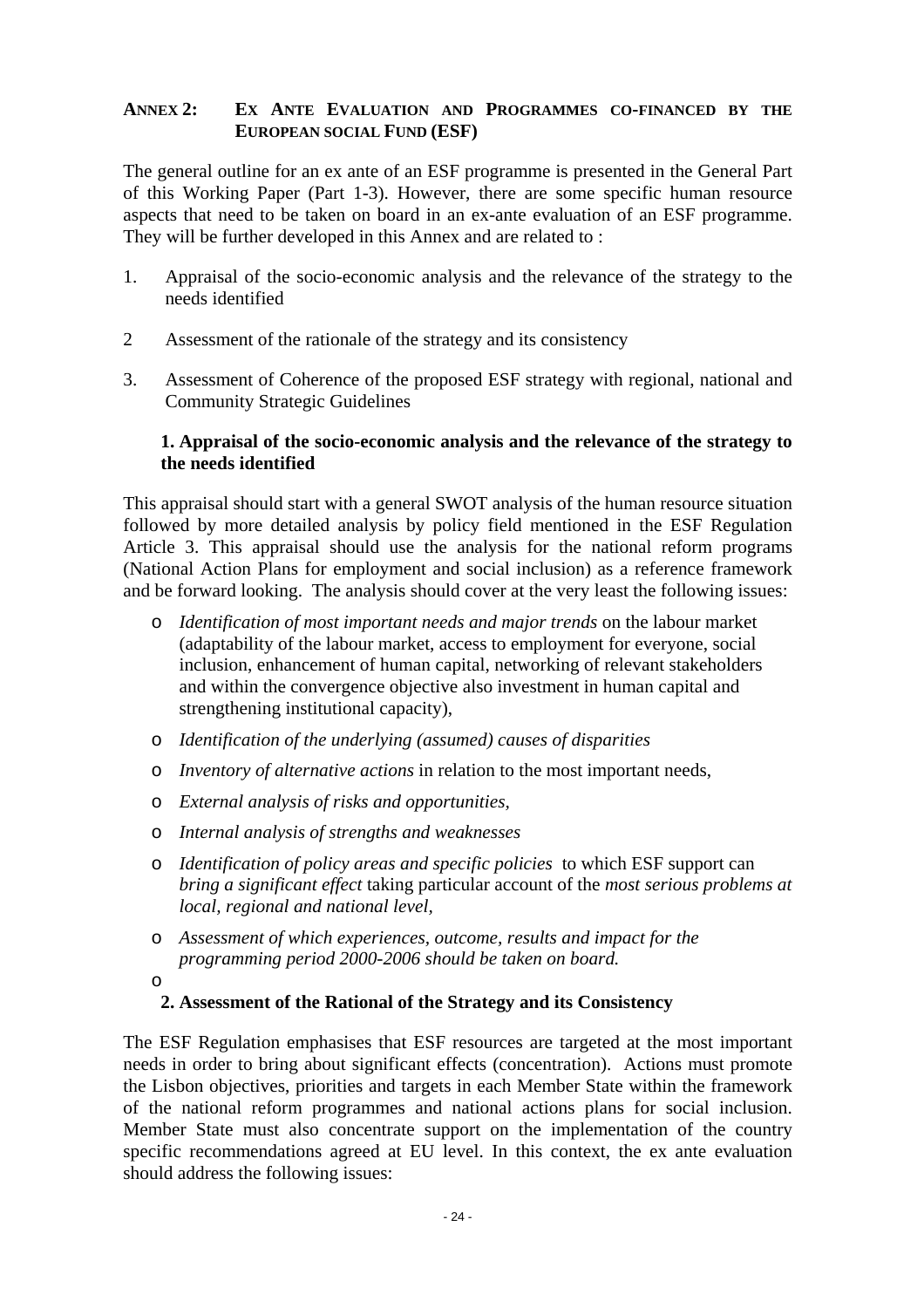- The *financial weight* of each policy field in relation to the most important needs identified and the recommendations in the National Action Plans (NAPs) for employment and social inclusion, in order to assess the part of the NAPs that will be sustained by structural funds (concentration logic);
- The importance and relevance of *co-financing national policies* (leverage effects, effects on systems and structures, feasibility and side effects …);
- Assessment of how far the intervention could contribute to the Lisbon targets for the EES and the inclusion strategy (intervention logic);
- Assessment of the balance between curative and preventive approaches; and
- Assessment of how the Member State will ensure adequate translation of principles stated in the ESF regulation such as partnership, gender equality and gender mainstreaming, transnational co-operation and innovative actions.
- <span id="page-26-0"></span>•

# **3. Assessment of Coherence of the Strategy with Regional, National and Community Strategic Guidelines**

This assessment of coherence should be based on a comparison between planned cofinanced interventions and other national/regional actions pursuing more or less the same objectives.

### *A. Assessment of Coherence with the three Human Resource Priority Areas of the Community Strategic Guidelines*

- 1. Assess the extent to which the programme will contribute to attract and retain more people in employment and modernisation of the social protection systems and
	- o contribute to achieving full employment, improving quality and productivity at work and strengthening social and territorial cohesion?
	- o promote a lifecycle approach to work?
	- o ensure inclusive labour markets for jobseekers and disadvantaged people?
	- o improve matching of labour market needs?
- 2. Assess the extent to which the programme will contribute to improve adaptability of workers and enterprises and the flexibility of the labour market and:
	- o to what extent will the programme promote flexibility combined with employment security and reduce labour market segmentation?
	- o what policies are foreseen to ensure employment-friendly wage and other labour cost development?
- 3. Assess the extent to which the programme will increase investment in human capital through better education and skills
	- o will expand and improve investment in human capital?
	- o will adapt education and training systems to respond to new competence requirements?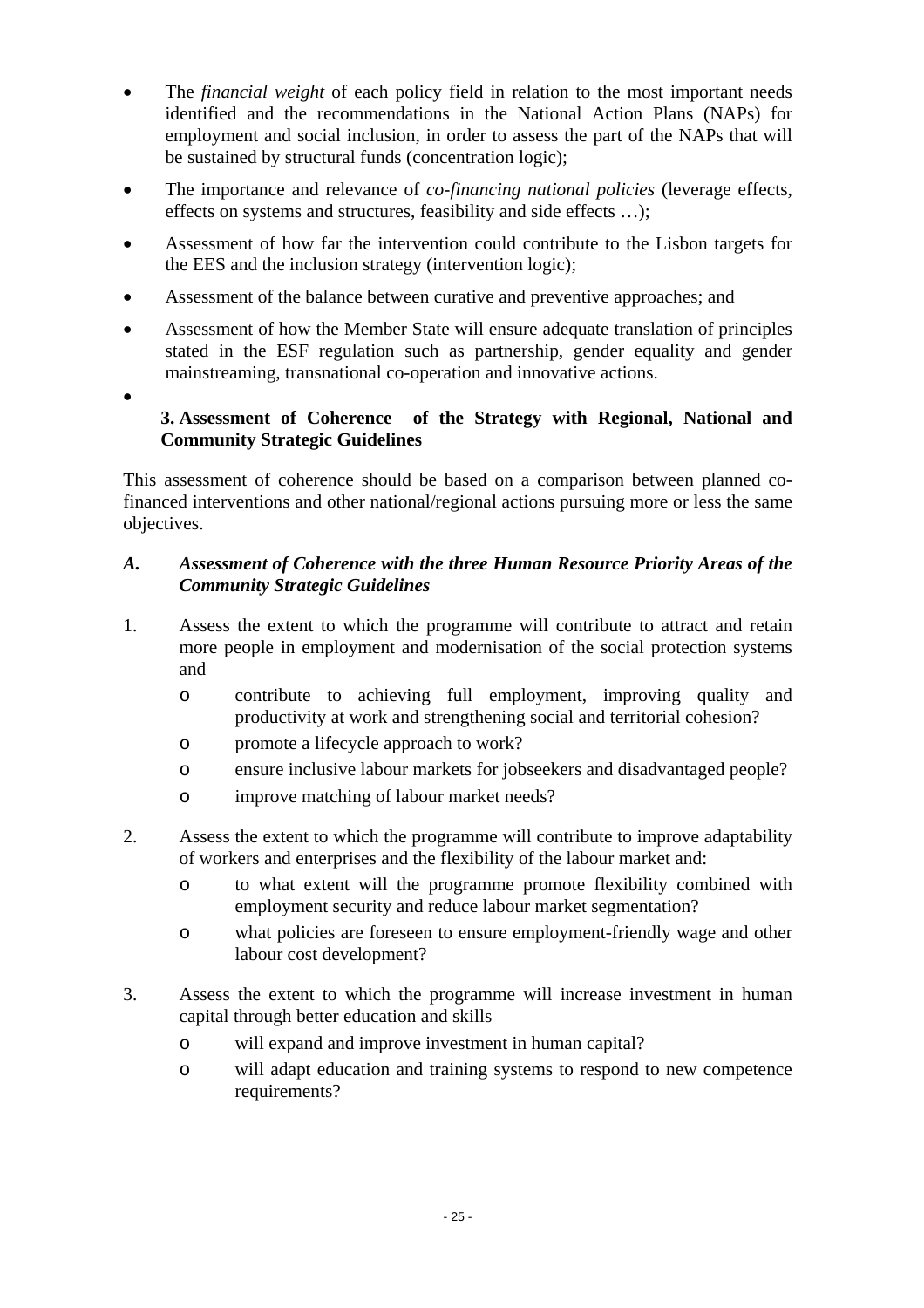# *B. Coherence with Human Resource Aspects of the Other Community Strategic Guidelines*

To what extent will the programme contribute to the other following priorities:

- o Maintaining a healthy labour force,
- o Increasing and improving investment in RTD,
- o Facilitating innovation and promoting of entrepreneurship,
- o Promoting an information society for all,
- o Cities contributing to growth and jobs,
- o Cross-border, trans-national and interregional cooperation.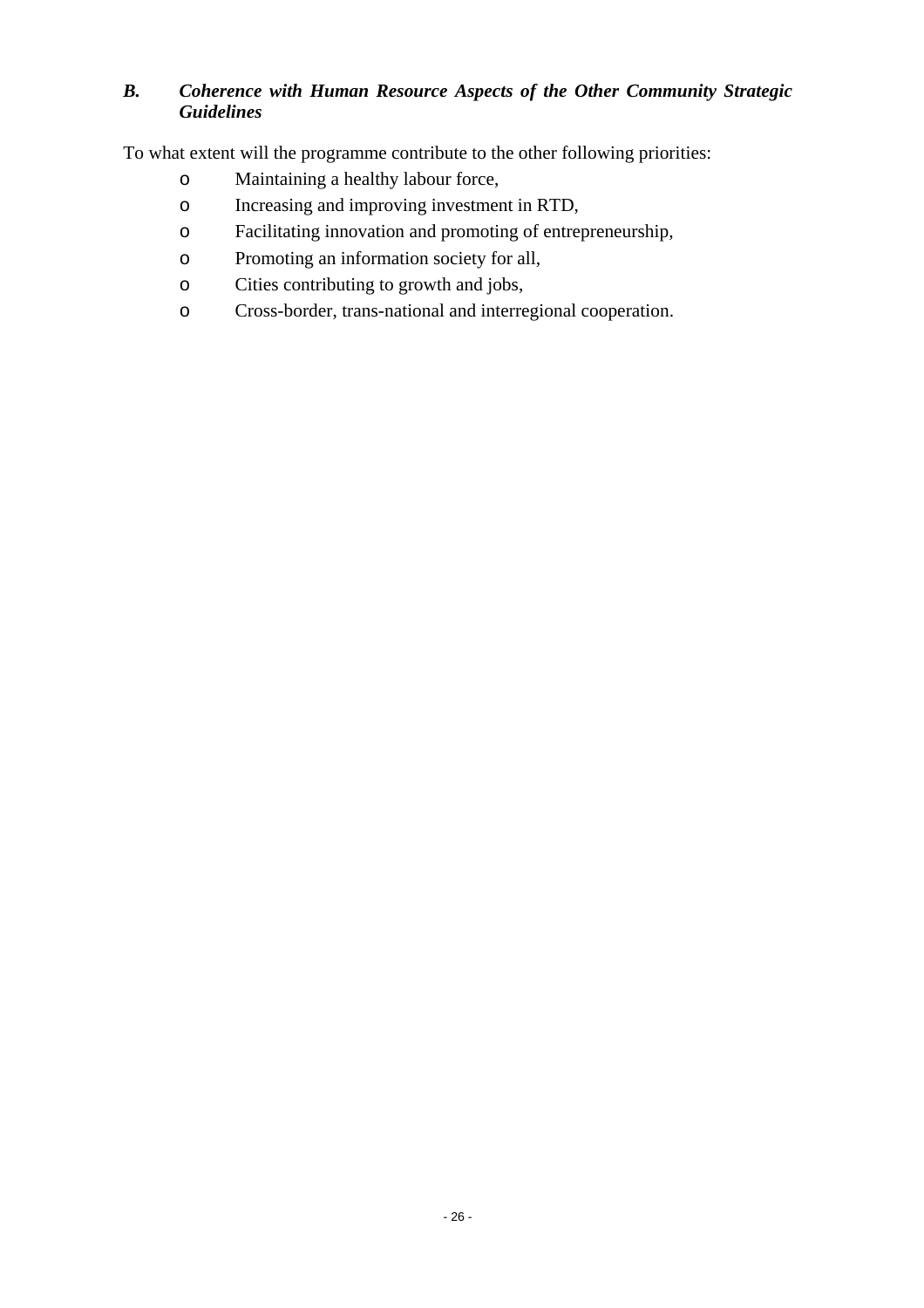### <span id="page-28-1"></span><span id="page-28-0"></span>**ANNEX 3: EX ANTE EVALUATION AND THE STRATEGIC ENVIRONMENTAL ASSESSMENT**

### **1. Legal Basis**

Directive 2001/42/EC on the assessment of the effects of certain plans and programmes on the environment (the Strategic Environmental Assessment (SEA) Directive) was adopted in July 2001 and has had to be applied in the Member States since 21 July 2004. It requires a wide range of plans and programmes to undergo an environmental assessment before they are adopted.

This Annex explains the objectives and purposes of SEA and provides guidance on its use for the appraisal of the environmental impact of Structural and Cohesion Fund Operational Programmes. For more in-depth information on the Directive, the Commission's Guidance on the '*Implementation of Directive 2001/42/EC on the assessment of the effects of certain plans and programmes on the environment'* can be consulted7.

### **2. Applying the SEA Directive to programmes under the Structural and Cohesion Fund Regulations**

<span id="page-28-2"></span>The purpose of the SEA Directive is to 'provide for a high level of protection of the environment and to contribute to the integration of environmental considerations into the preparation and adoption of plans and programmes with a view to promoting sustainable development.' It does this by requiring Member States to identify and assess their likely significant environmental effects during their preparation stage and before they are adopted.

The plans and programmes which fall within the scope of the Directive are those:

- (1) which are subject to preparation and/or adoption by an authority at national, regional or local level, or which are prepared by an authority for adoption, through a legislative procedure by Parliament or Government, and
- (2) which are required by legislative, regulatory or administrative provisions.

Plans and programmes co-financed by the European Community are treated under the SEA Directive in the same way as other plans and programmes.

SEA is automatically mandatory for two types of plans and programmes<sup>8</sup>, those:

a) which are prepared for agriculture, forestry, fisheries, energy, industry, transport, waste management, water management, telecommunications, tourism, town and country planning or land use and which set the framework for future development consent for projects listed in Annexes I and II to Directive 85/337/EEC (the "Environmental Impact Assessment (EIA) Directive"); or

b) which, in view of the likely effect on sites, have been determined to require an assessment pursuant to Article 6 or 7 of Directive 92/43/EEC (Habitats Directive).

 $\overline{a}$ 

<sup>7</sup> [http://www.europa.eu.int/comm/environment/eia/home.htm. 8](http://www.europa.eu.int/comm/environment/eia/home.htm) Article 3(2) of the SEA Directive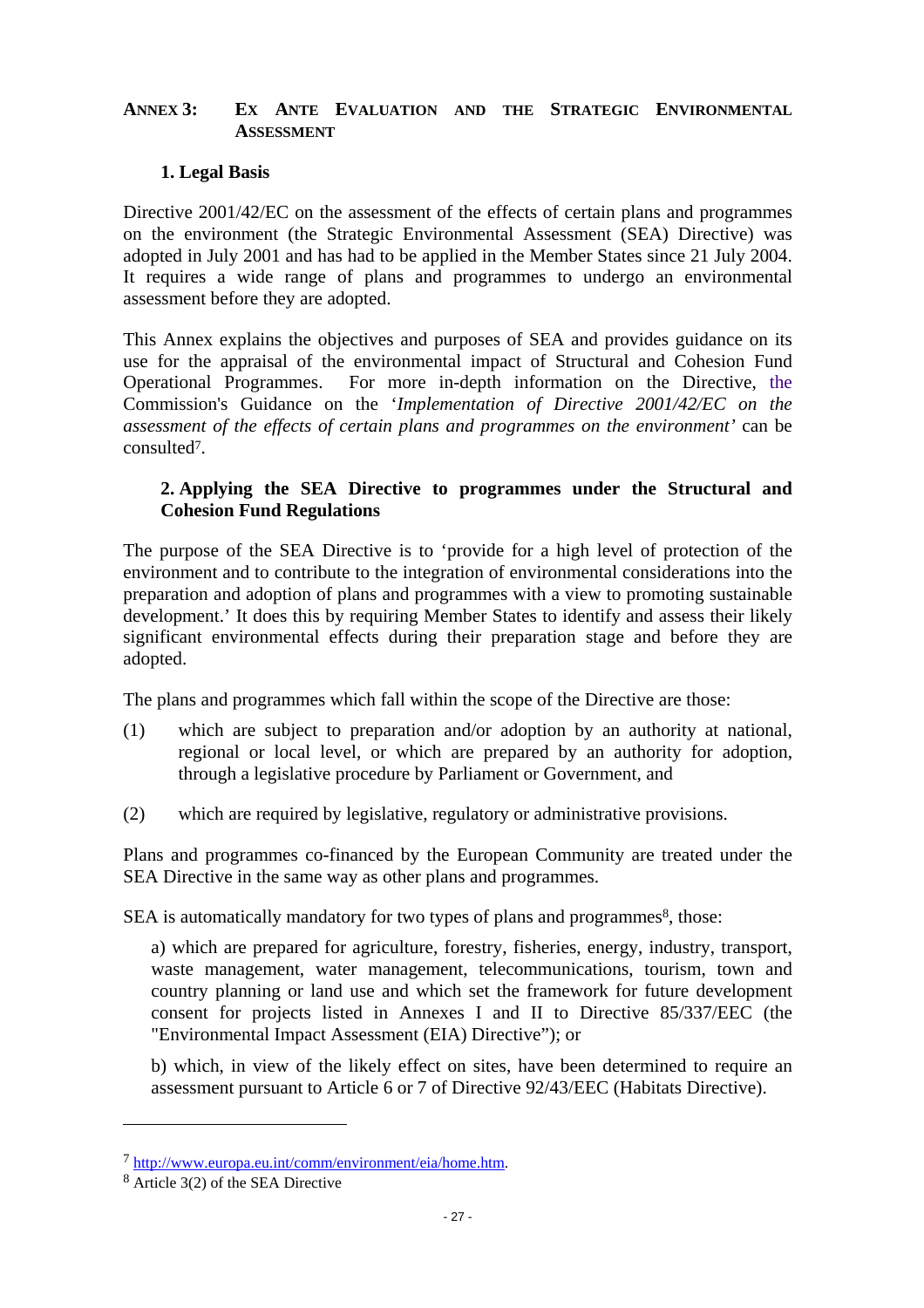If programmes are not covered by Article 3(2), quoted above, environmental authorities in Member States must screen them to determine if they are likely to have significant environmental effects. In reality, it is likely that most Operational Programmes cofinanced by the European Regional Development and Cohesion Funds will require a Strategic Environmental Assessment. It is also likely that most Operational Programmes co-financed by the European Social Fund will not, but they will still need to be screened by the relevant environmental authorities to clarify this point.

It is the responsibility of Member States to decide how best to meet the requirements of the SEA Directive in relation to the Operational Programmes co-financed by the Structural and Cohesion Funds. Established procedures for SEA can be used or the Member State can decide to incorporate the SEA into the ex ante evaluation process. Operational Programmes will record the results of the SEA, while the ex ante evaluation should assess how the outcomes of the SEA Directive have been taken into account in the Operational Programme (see point 2.3 of this Working Paper).

### **3. Main elements of the SEA**

<span id="page-29-0"></span>The main steps in environmental assessment required by the SEA Directive are outlined below. Most of these steps will be the responsibility of those who are preparing the Operational Programmes. Depending on the approach taken in the Member State, ex ante evaluators for Operational Programmes may be asked to prepare the environmental report, facilitate consultations or make recommendations on how the results of the report and/or consultations should be reflected in the Programme.

#### *Scoping of the environmental report*

Before drafting the report, environmental authorities must be consulted to determine the scope and level of detail of the information to be included in the report. As regards Structural and Cohesion Fund programmes, this scoping is the responsibility of those drawing up the programme. If it is decided to undertake some or all of the work of the environmental assessment through the ex ante evaluation, the terms of reference for the ex ante evaluation will need to be developed to incorporate these details.

#### *The preparation of the environmental report*

The content of the Report is described in Annex I of the Directive. Member States may find it helpful to develop the environmental report and Operational Programmes in parallel. This will avoid creating subsequent delays and will help to produce a better plan or programme in which the environment is better integrated. Member States must ensure that environmental reports are of sufficient quality to meet the requirements of the Directive (Article 12(2)).

#### *Consultations*

The Directive requires that environmental authorities and the public must be consulted as part of the SEA process. Detailed arrangements for consultation are normally regulated by national legislation. Consultation is required in the following circumstances:

• In identifying programmes which require a SEA, the designated authorities with environmental responsibilities must be consulted. They must also be consulted when deciding on the scope and level of detail to be included in the Environmental Report.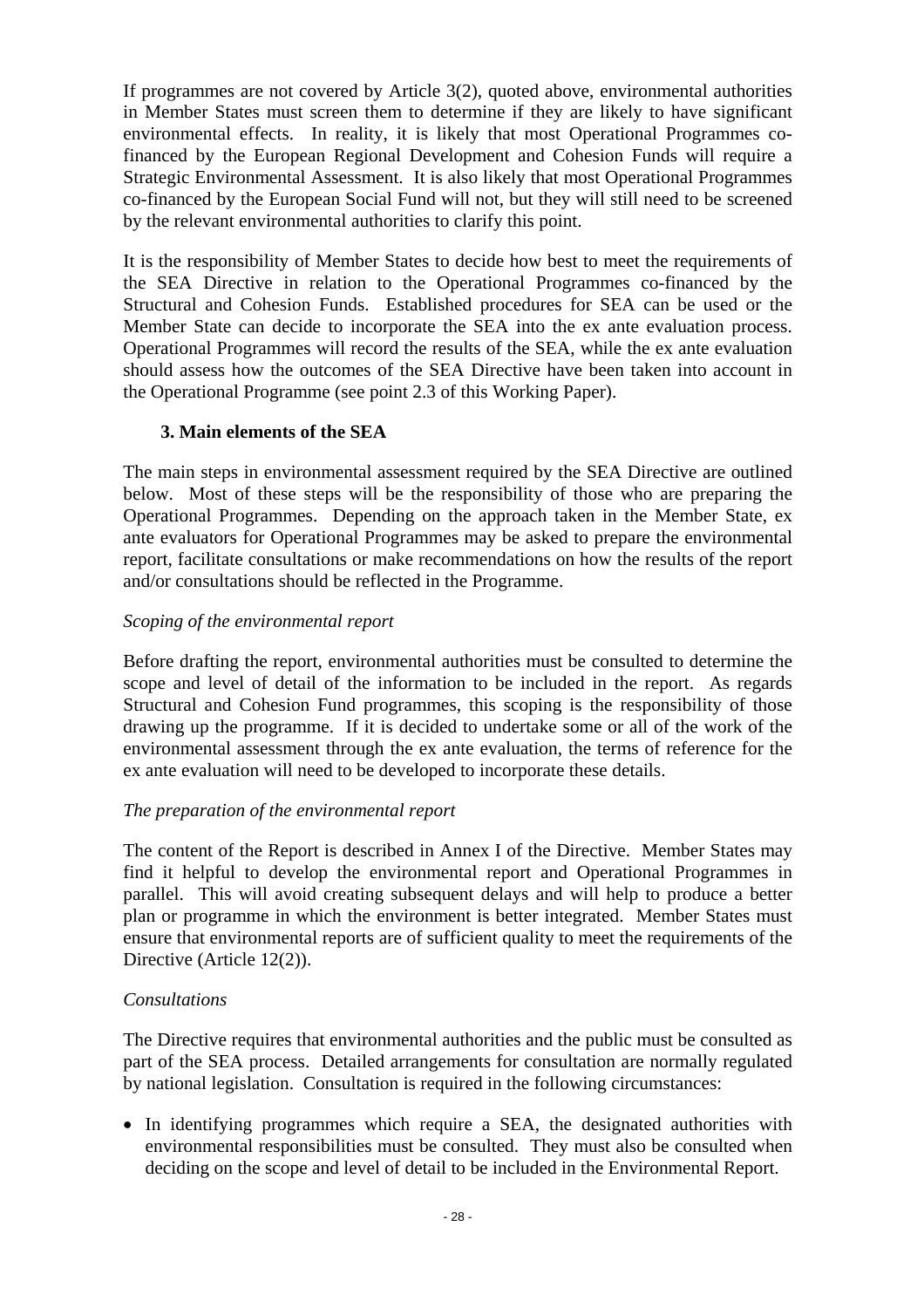- The draft programme and the Environmental Report must be made available to the environmental authorities and to the public. The environmental authorities and the public likely to be affected or with a particular interest in the environmental effects of implementing the programme must be given an early opportunity to express their opinions.
- Provision is also made for transboundary consultations with other EU Member States if their environment is likely to be significantly affected by the plan or programme. This issue is relevant for the new Territorial Co-operation Objective of the Structural Funds.

### *Taking account of the environmental report and the results of the consultations*

The environmental report and the opinions received during the consultation process must be taken into account by the responsible authority during the preparation of the programme. Although the authority is not bound by the results of the environmental assessment, it may find it necessary to introduce amendments to the draft programme.

### *Notification of decision*

The designated environmental authorities, the public (and any Member State consulted) must be informed of the adoption of the programme and certain additional information (including how environmental considerations and the results of consultation have been taken into account) must be made available to them.

#### *Monitoring*

Article 10 of the Directive requires that the significant environmental effects of the implementation of the programme should be monitored in order, *inter alia,* to identify unforeseen adverse effects, and to be able to undertake appropriate remedial actions. This will usually include the selection of appropriate indicators.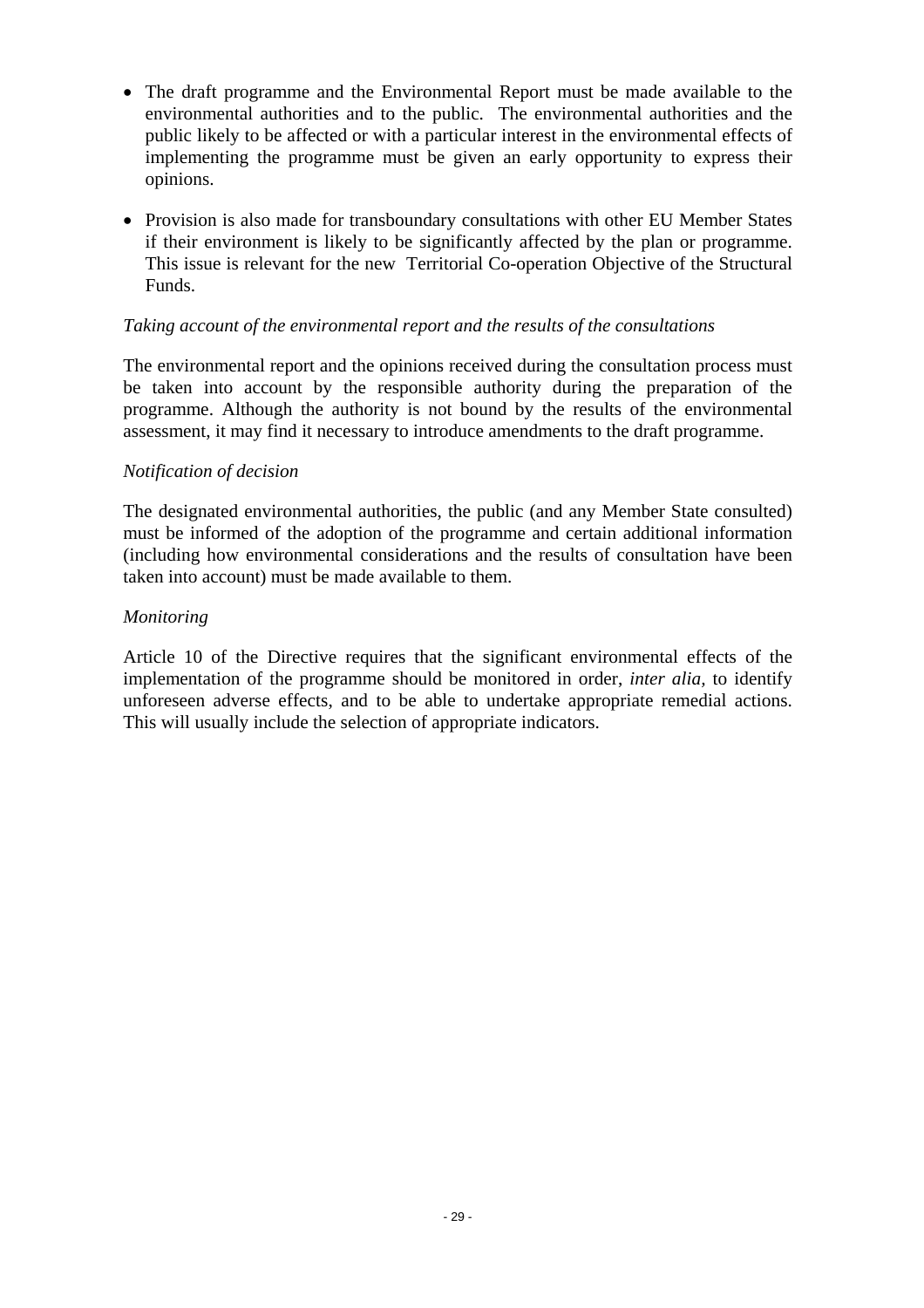### <span id="page-31-0"></span>**ANNEXE 4: TERRITORIAL DIMENSION WITHIN THE EX ANTE EVALUATION OF NSRF AND OPS**

### **Background**

- **Article 158 of the Treaty** aims to strengthen economic and social cohesion of the Enlarged Community and to encourage harmonious, **balanced and sustainable development** of the Community by the **reduction of disparities between the levels of development of the various regions** and the backwardness of the least favoured regions or islands, including rural areas. Similarly, its **Article 16** stipulates that "given the place occupied by **services of general economic interest** in the shared values of the Union as well as their role in promoting social and **territorial cohesion**, the Community and the Member States, each within their respective powers and within the scope of application of this Treaty, shall take care that such services operate on the basis of principles and conditions which enable them to fulfil their missions".
- The **Council Regulation (EC) No 1083/2006 of 11 July 2006** laying down general provisions on the European Regional Development Fund, the European Social Fund and the Cohesion Fund and repealing Regulation (EC) No 1260/1999 retains in its explanatory memorandum the **need** "within the three objectives, both economic and social characteristics and **territorial characteristics to take into account in an appropriate fashion**." (cf. point 10).

**Article 27.-4** of the general Regulation stipulates explicitly that the strategic section of the national strategic reference framework shall specify:

- a) "an analysis of development disparities, weaknesses and potential";
- b) "the thematic and territorial priorities, including for urban development and the diversification of rural economies".

Concerning **operational programmes, Article 37.1 of general Regulation** lays out that they shall contain:

- a) " an analysis of the situation in terms of strengths and weaknesses and the strategy chosen in response";
- b) "a justification of the priorities chosen having regard to the Community Strategic Guidelines on cohesion, the national strategic reference framework, as well as the results from the ex ante evaluation referred to in Article 47.2".

Concerning the specific case of the programmes of the objective "regional competitiveness and employment", they shall include "a justification for the thematic, **geographical** and financial **concentration**." *(cf. Article 37.3 of the general Regulation.*

• **Community strategic Guidelines** requested by Article 25 of the Regulation recall that one of the distinctive features of the cohesion policy is actually its **capacity to adapt to the needs and to the specific characteristics of the territories,** according to the problems or to the opportunities **resulting from their geographical situation**. Consequently, when Member States and regions draw up their programmes and concentrate their resources, they have particularly to take into account this territorial dimension in order to avoid that regional development inequalities compromise their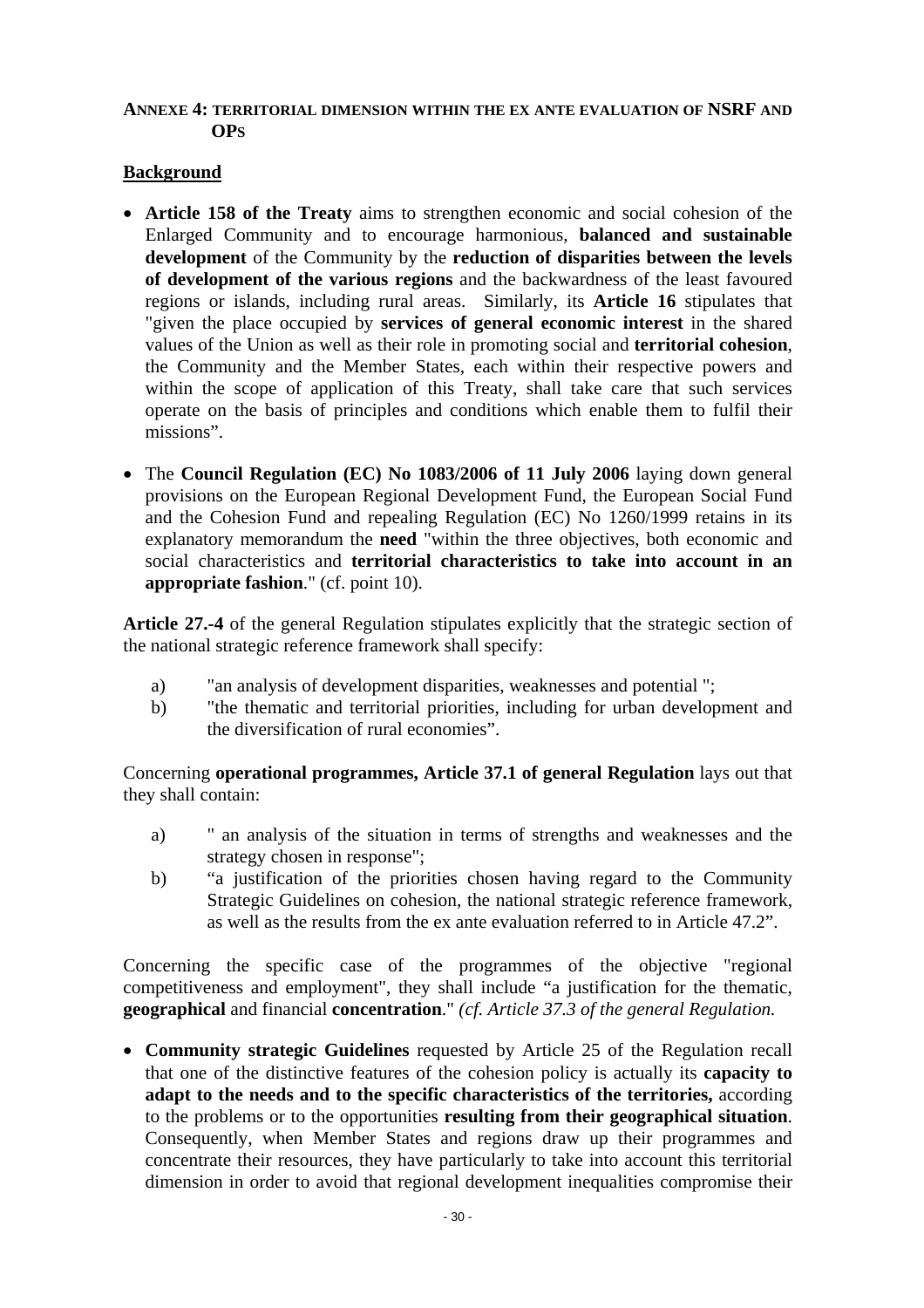growth potential and to exploit all the existing competitiveness and productivity resources.

• Cohesion policy can also play **a key role in support of the economic regeneration of rural areas**, complementing the actions supported by the new rural development fund (European Agricultural Fund for Rural Development). The synergy between structural, employment and rural development policies needs to be encouraged. In this context, Member States should ensure complementarity and coherence between actions to be financed by the ERDF, Cohesion Fund, ESF, EFF and EAFRD on a given territory and in a given field of activity.

There is therefore a solid legal and political basis to take into consideration the territorial dimension of the regional policy on all its scope, especially as far as ex ante evaluation is concerned.

### **The methodology proposed**

Considering current situation, it is proposed **to raise the profile of territorial cohesion** during the ex-ante evaluation phase within the NSRF and OPS 2007-2013, while complying with the regulatory requirements pointed out above.

It could be suggested to insert a "territorial cohesion" heading within NSRF or operational programmes' presentation as well as **to set out for each priority axis a specific paragraph entitled "Cohesion and Territorial Targeting**" and to include in each priority axis references to specific areas. This "mainstreaming" exercise could be handled by following the 5 stages presented in that annex.

As part of the presentation at the beginning of the programme:

- 1) It is highly recommended first of all to **identify which are exactly the specific characteristics and the territorial needs of the region** or the area concerned (either within NSRF or Ops, or both);
- 2) To check **the consistency of the strategy** regarding these needs and characteristics ;
- 3) **The quality and relevance of the implementation system** in this respect.

At the level of each priority, it will be advisable to appreciate:

- 4) The **relevance of each strategic priority option** in relation to identified needs;
- 5) **The expected impact of this option** on the identified needs.

Each one of these 5 stages is developed below in details. Of course, it will be appropriate to make **full application of the proportionality principle** i.e. to adapt analysis to the amount of the programme concerned.

### 1. Assessment of territorial aspects trough the ex ante evaluation exercise : the 5 phases

The five stages are articulated in two **groups:** 

- the three first should be developed at the beginning of the programme in the introductory or contextual part;
- the other two would be preferably located at the level of each strategic axis.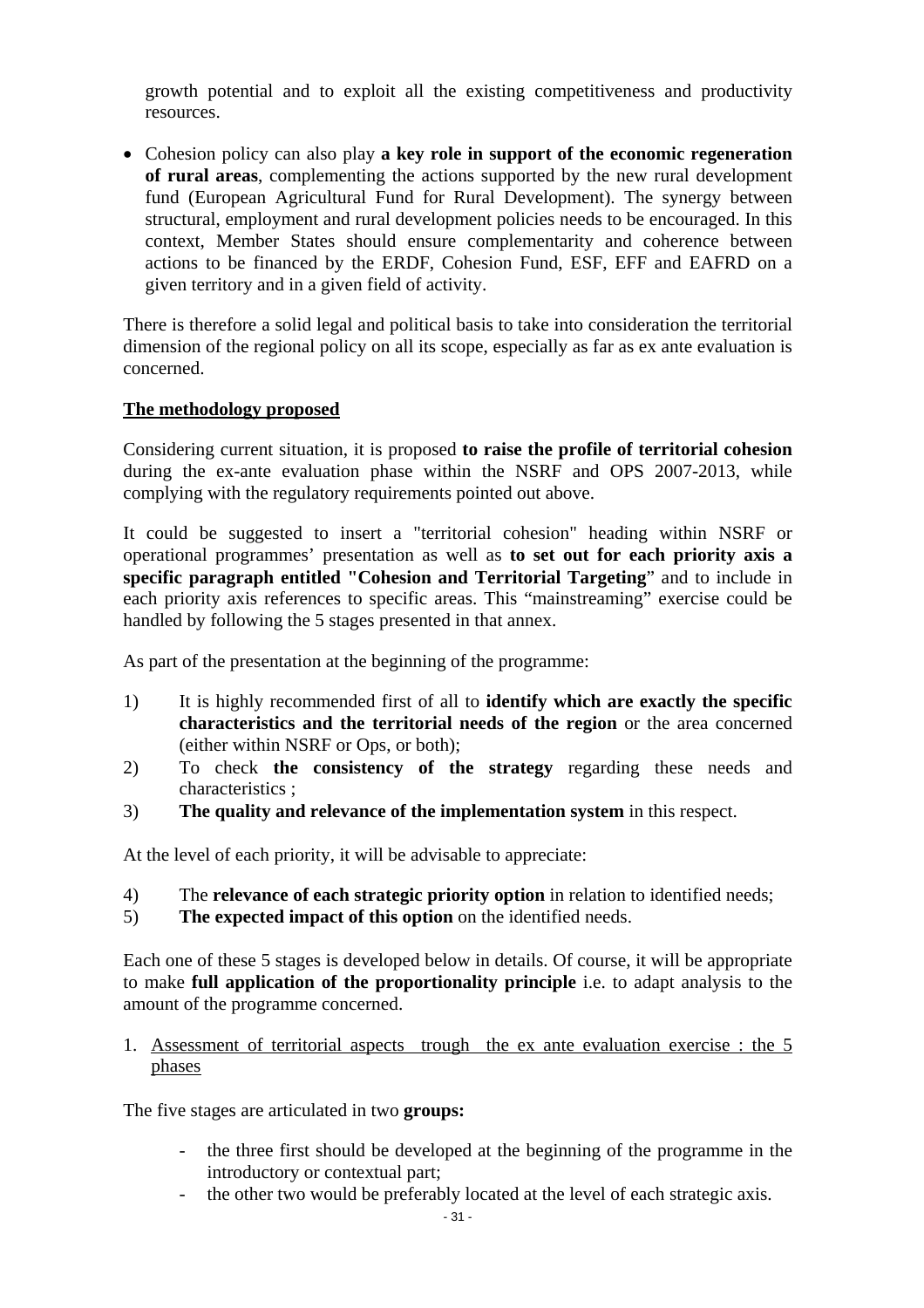For this **first group**, within the presentation of the programme, it will be necessary:

# **1) To identify territorial specific characteristics and needs of the area under consideration**

Key-questions are as follows:

- Are the specific characteristics of the examined territory subject to **identification and correctly taken into account** and to what extent: urban, rural dimensions? / Centre and peripheral concepts? / Constraints related to natural handicaps (insularity, insulation, mountainous solid masses)? / City networks? Clusters/ growth or competitiveness poles?
- Are **services of general economic interest sufficiently developed** in all parts of the area considered?
- Were the **socio-economic development imbalances** measured and clarified?
- Were **strengths and weaknesses/ opportunities and threats** (SWOT analysis) of the various sub-territories entering within the scope of the programme measured?
- Were all **potential local gains of productivity** identified?

### **2) To appreciate the consistency of the strategy in relation to the needs**

It will be interesting here to see whether priorities are conflicting or mutually reinforcing i.e. to amplify or to offset spatial imbalances.

Regarding **internal consistency**, key points are as follows:

- Are strategic priorities likely to have one to the other diverging or even contradictory effects in relation to the identified territorial needs?
- If inconsistencies are identified, are they likely to undermine the global aim of territorial cohesion? Which measures are provided to reduce or to avoid these inconsistencies?

At the level of **external consistency**:

- Are the strategic guidelines coherent with existing national documents (NSRF, NRP)?
- And are they coherent with regulation's requirements related to mainstreaming of territorial dimension contained in the Community documents?

- It is also Member States' role, in particular in rural areas, to show complementarities and consistency between actions financed by Structural and cohesion Funds and those financed by EAFRD. In relation to this aspect, it will be advisable to ask Member States to specify explicitly the respective eligibility criteria of the funds and the coordination mechanisms between the actions supported by different funds.

**3) To assess the quality and relevance of the implementation system in relation to the identified territorial needs** *(cf. Article 37.1 g) of the general Regulation)*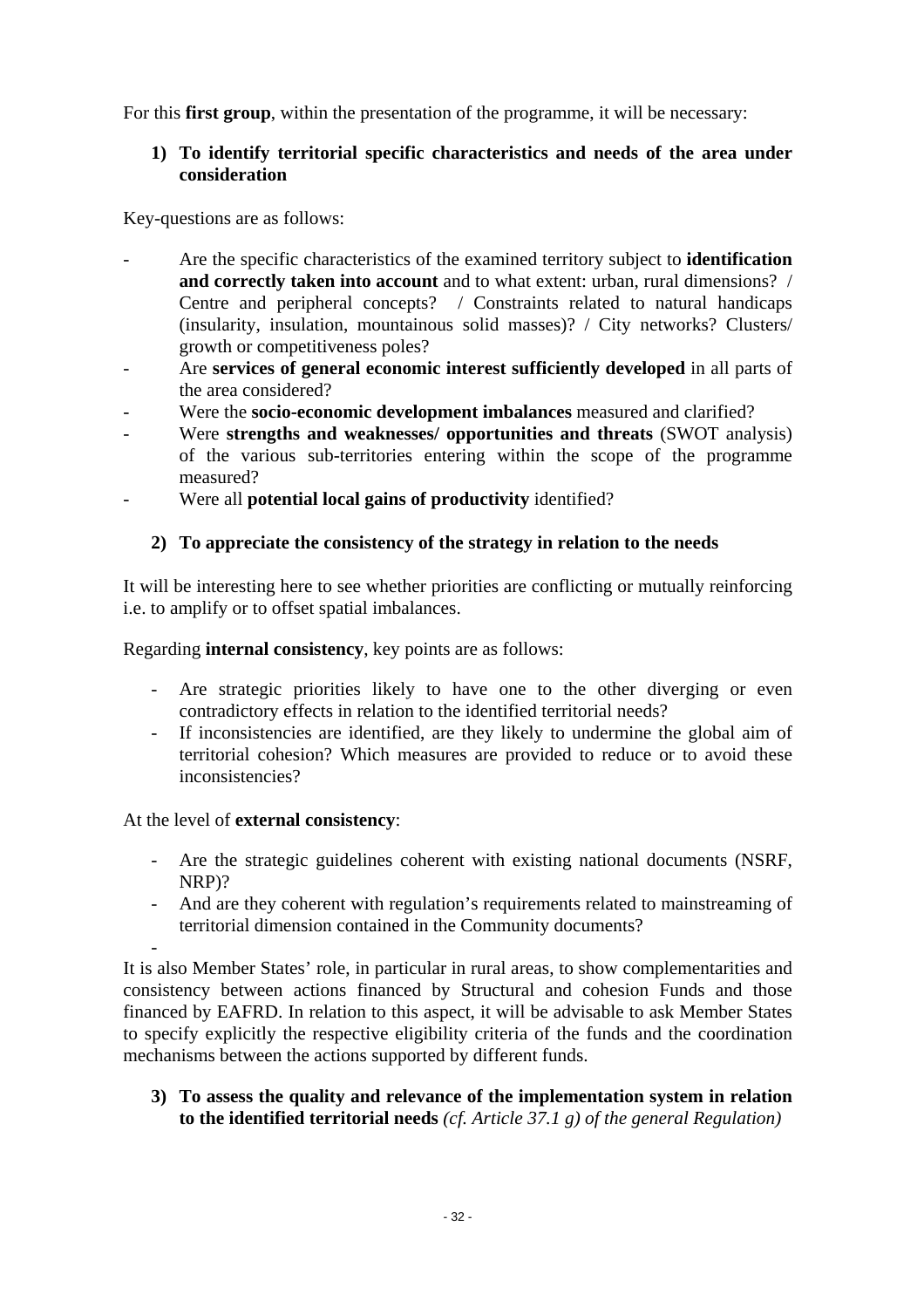The experience drawn from the last programming period told us that the implementation system can more or less encourage the mainstreaming of territorial dimension.

Here are the key-questions which make it possible to check it:

- Is governance likely to reduce territorial imbalances and to optimise identified assets?
- Is partnership sufficiently developed to allow for an **application of a genuinely integrated approach,** in particular in rural areas? *(cf. Article 11 of general Regulation)9*
- Do **provisions concerning consultation and partners' association** appear sufficient to allow spatial dissemination of objectives and projects?
- Do evaluation procedures give rise to **systematic publications**, open on **public debates** and facilitate generally **appropriation of strategy**?

For this **second group** and at the level of each defined strategic axis, it will be appropriate:

### **4) To appreciate the relevance of each strategic priority in relation to the territorial needs.**

It will be advisable at this level to check if:

- Identification of needs and specific characteristics is comprehensive;
- Strategic guidelines of the programme appear **sufficient**  at least partially **to compensate mentioned deficits and to take advantage from territorial opportunities?**
- Do **allocated amounts appear adapted** to the importance of needs or opportunities?

It could be interesting in this respect that an indicative amount (in percentage or in euros) allocated to the territorial dimension will be provided to appreciate the reality of this mainstreaming on financial figures<sup>10</sup>.

### **5) The appraisal of expected impact in relation to the identified territorial needs**

It will be useful to see on that issue if:

 $\overline{a}$ 

- An **analysis of the spatial impacts of the strategic guidelines** was led? And if so, with what consequences on the programme?
- Does programme appear to have **capacity to counterbalance the territorial imbalances of the area** under consideration?
- Is there a limited number of indicators and target figures relating to territorial aspects (at least 2 or 3)? (See suggestions below).

<sup>9</sup> According to which " Member State shall organise, where appropriate and in accordance with current national rules and practices, a partnership with the authorities and bodies such as: a) the competent regional, local, urban and other public authorities; b) the economic and social partners; c) any other appropriate body."

<sup>10</sup> An average percentage of 20% could be considered as a minimum without claiming the same earmarking as for Lisbon strategy itself.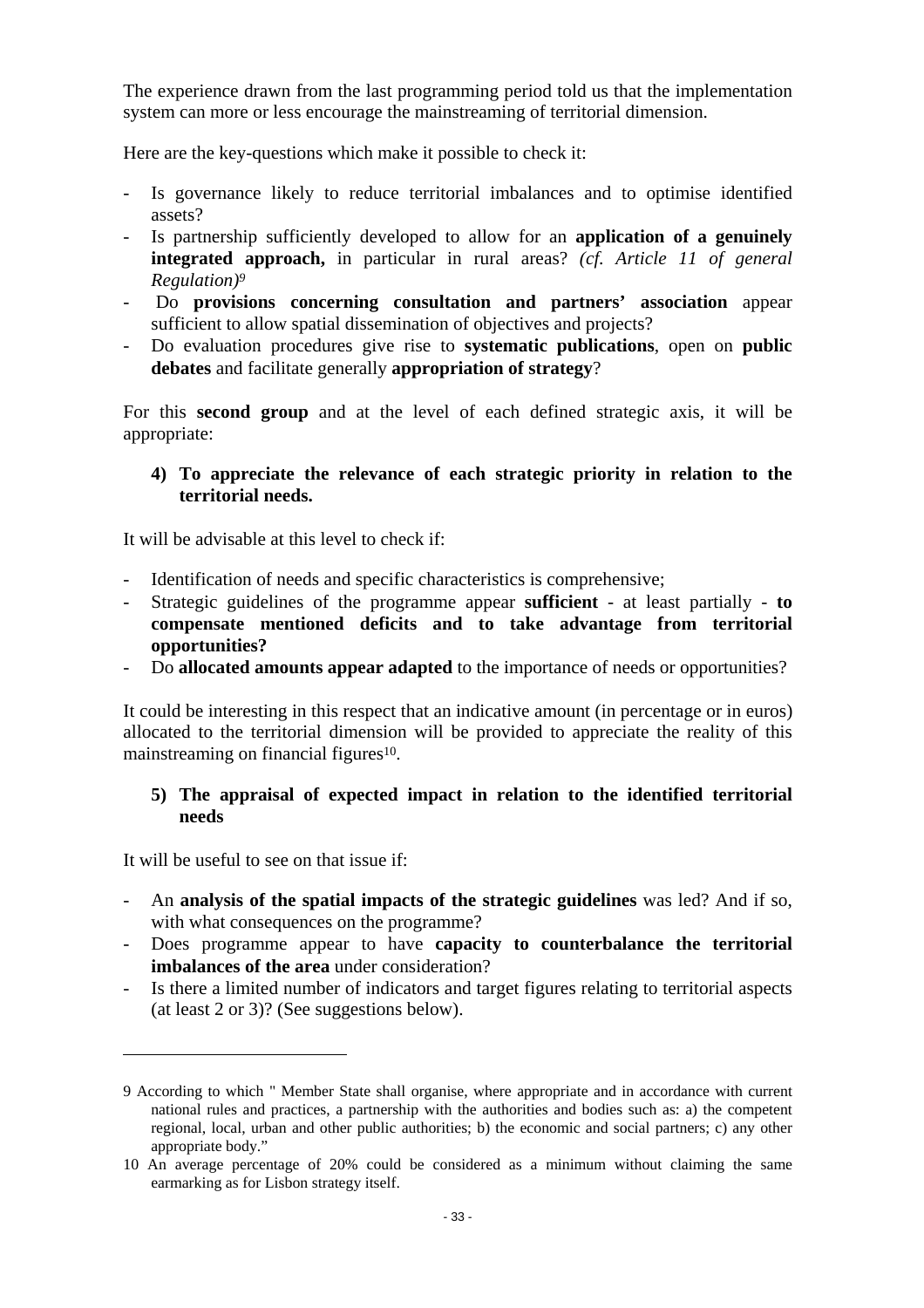It will be then possible to appraise the **likelihood of the programme to reduce or, on the contrary, to exacerbate regional development disparities.** 

2. The proposed indicators *(cf. article 37-1.c) of the new general regulation)* 

In order to **draw lessons from previous experience,** in particular the difficulty to inform systematically in a too large number of indicators, it could be possible to stand on **3 basic hypotheses**:

- It is sound to refer only to standardised and updated data which are fully available i.e. from EUROSTAT or ORATE sources in order to keep only indicators that could be filled in for sure;
- Such data should be consider at **NUTS level II**, unless NUTS III data are available;
- In order to facilitate the task of the Management Authorities, it could be planned **to offer them a minimum database to the Member States** (such databases are already available within DG REGIO).

A set of **6 basic indicators** is proposed, which should be convenient for most situations:

- **4 indicators on Eurostat basis**:
	- **dispersion of regional GDP per head** (measured standard or average deviation);
	- regional dispersion of employment and unemployment rates for the 15-64 **years** (measured standard or average deviation);
	- dispersion on the part of the 25-34 with a low qualification level and its dynamic development (measured by standard deviation or average deviation);
	- dispersion of R&D expenditure (measured standard or average deviation).
- **2 indicators on ESPON-ORATE basis**:
	- potential accessibility<sup>11</sup>;

 $\overline{a}$ 

**connectivity** (in transport time by mean of transport).

 $11$  Accessibility is defined as the measure of the capacity of a location to be reached by, or to reach different locations.